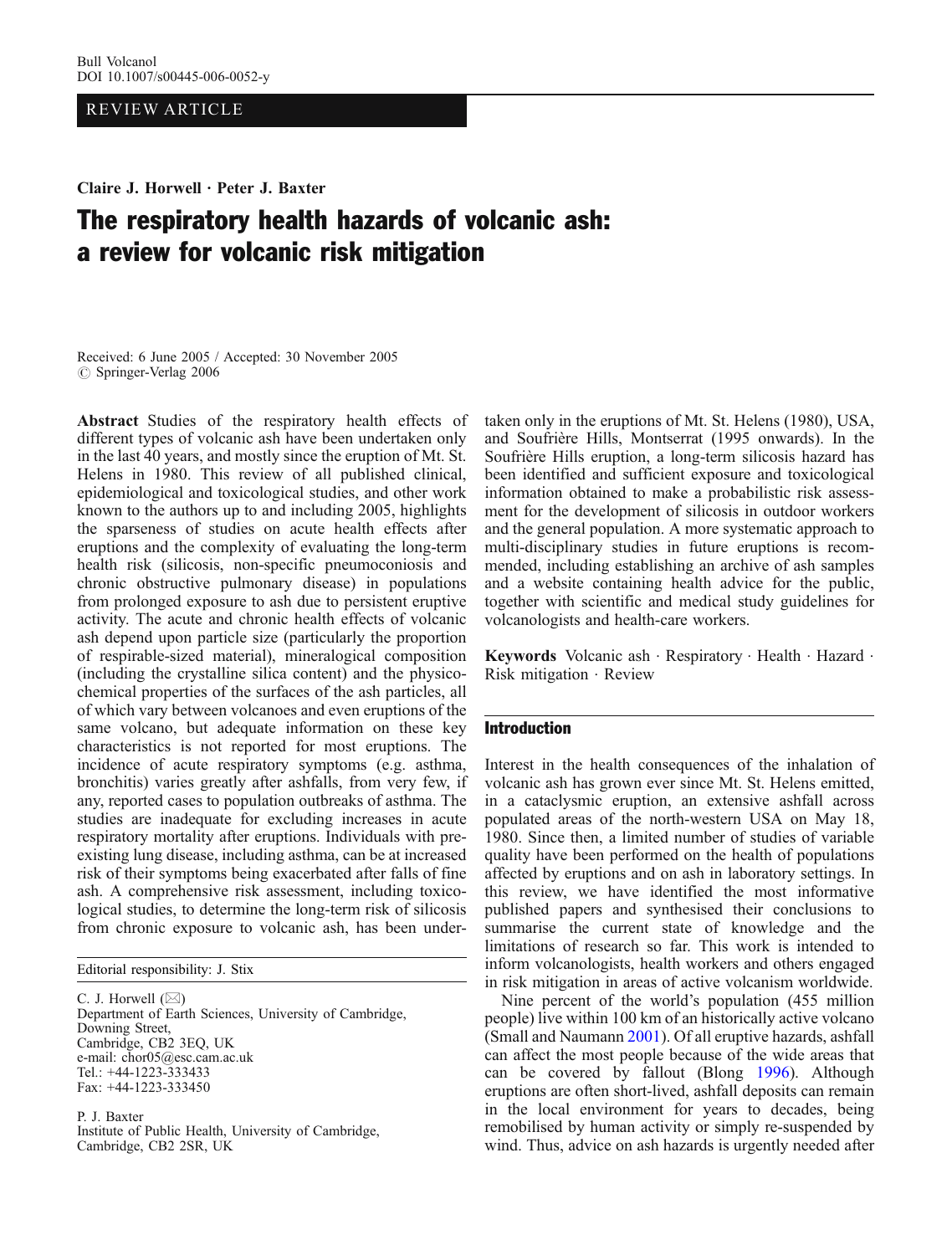<span id="page-1-0"></span>an eruption to make informed judgements on the health risk to the population, as well to undertake risk assessments on those occupationally exposed to the ash. It is also important to be aware that volcanic ash forms the soils of many parts of the world (Ping [1999\)](#page-22-0), exposure to which may occur in dust storms (Hefflin et al. [1994](#page-21-0); Schwartz et al. [1999\)](#page-22-0) and in agriculture, construction work and quarrying.

Volcanic ash was once widely regarded as relatively inert and non-hazardous to health, but new attitudes need to reflect developments in occupational medicine and the role of particles in air pollution (WHO [2000\)](#page-23-0). This review focuses on the respiratory effects of ash particles, so other health hazards such as the chemical impacts of ash on water quality (including the toxicity of ash for grazing animals (Cronin et al. [2000](#page-20-0))), trauma to the eye from ash particles (Fraunfelder et al. [1983\)](#page-21-0) and the mental health consequences of ashfall events (Shore et al. [1986\)](#page-22-0), will not be considered here. Deaths and trauma from roof collapses due the weight of the ash (Spence et al. 1996) are also not included. The physico-chemical characteristics of ash particles are discussed as these are important factors in the toxicity of natural dusts, but the potential irritant effects of adsorbed gases and aerosols are also omitted as few published studies have adequately addressed these.

## **Methods**

We searched the volcanological, medical and toxicological literature for all references to volcanic ash and the health effects of eruptions (e.g. biomedical journal databases Medline (Ovid 1966 to 2005) and Embase (1988 to 2005), the ISI Web of Science (1981 to 2005) and the geological database GeoRef (1785 to 2005)). All potentially relevant studies with at least an abstract in English were obtained. It has been possible, for completeness, to include all the references found, though many papers are of limited quality. We have also included published work of our own

Fig. 1 Ash exposure for a gardener on Montserrat, being measured using a DustTrak instrument which provides a direct PM<sub>10</sub> reading. Note the clouds of fine ash being re-suspended in the breathing zone of the worker. The face masks are those recommended for protection against inhaling respirable ash particles (see IVHHN recommended dust masks: [www.ivhhn.org](http://www.ivhhn.org))

and some additional material where it may help the reader's understanding. The main types of published studies are as follows.

- 1. Clinical studies: Clinical studies of individual patients involve diagnosis by chest X-ray, and lung function and capacity tests (spirometry). The most common spirometry tests are (1) forced vital capacity (FVC), defined as the maximum volume of air that can be exhaled as rapidly as possible following maximal inspiration. This is a measure of restriction of lung expansion such as can be caused by silicosis and (2) forced expiratory volume in one second  $(FEV_1)$ , which is the maximum volume of air that can be breathed out in one second and provides a measure of airflow obstruction, as occurs in asthma and chronic obstructive pulmonary disease (COPD).
- 2. Epidemiological studies: Epidemiological methods are used to quantify the amount of disease in the population and to investigate associations between the exposure and the disease in order to elucidate causal factors. The main epidemiological study designs used for the assessment of the health effects of dusts are as follows: (1) 'Case-control' studies, which involve the enrolment of subjects with the disease of interest (cases), who are compared with subjects without the disease, or controls (characteristics of the individuals, and details of previous exposure to dust, together with other risk and confounding factors, such as smoking, are obtained by questionnaire); (2) 'prospective' or 'cohort'studies, which involve a well-defined group of people who have, or have had, a common exposure to dust, and are followed for the incidence of new diseases over time and (3) 'cross-sectional' or 'prevalence' studies which examine the health and exposure status of a population at a specific time such as at a defined period following an eruption.

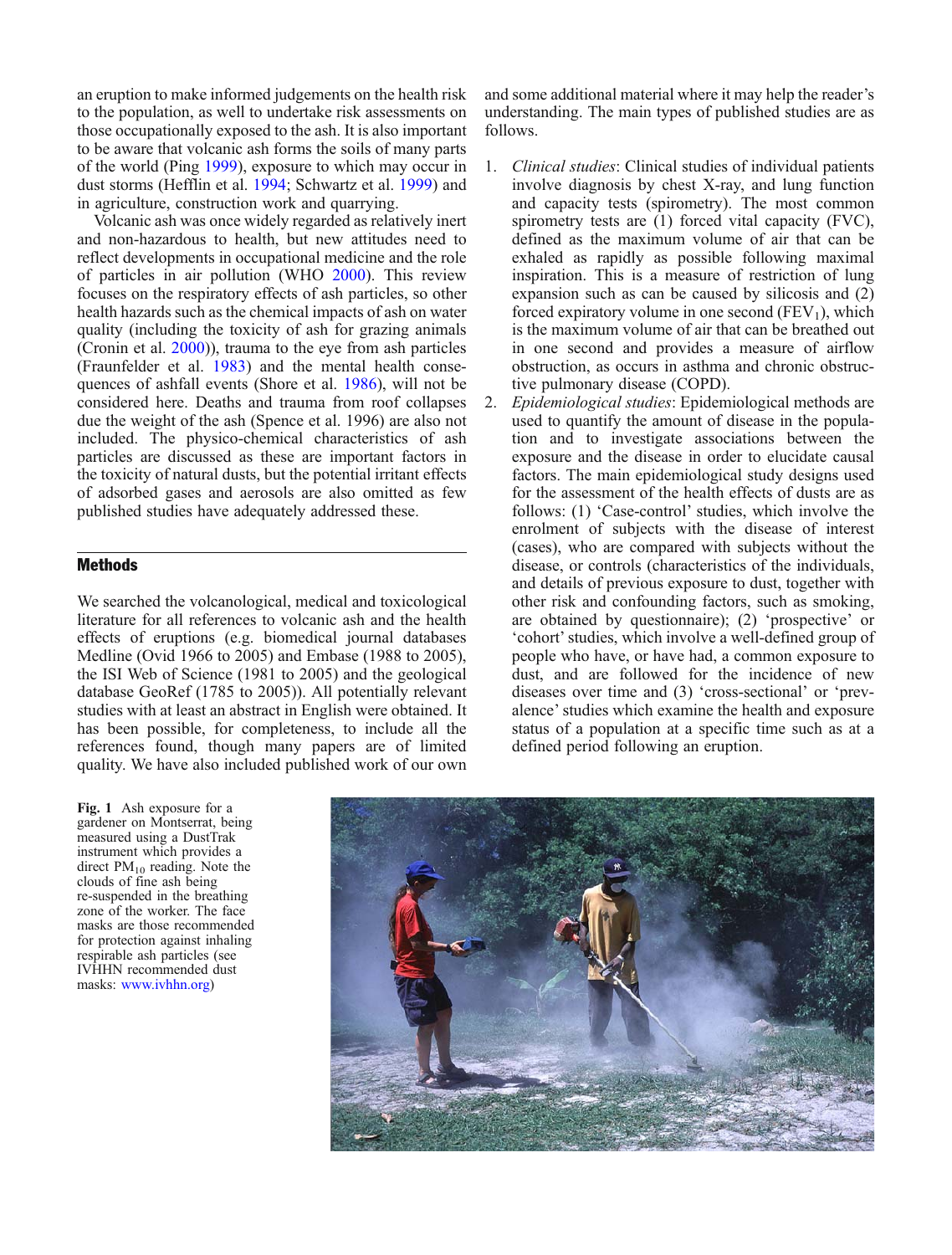In any risk assessment of the health effects of volcanic ash, the population's exposure must be incorporated and linked to the findings of health studies (see Searl et al. [2002\)](#page-22-0). An inadequate surrogate measure is the depth of ash on the ground, which is best derived from isopach maps prepared by volcanologists. Measurements of airborne ash particle concentrations (Fig. [1\)](#page-1-0) are made with techniques used in occupational hygiene surveys in dusty industries or in urban air pollution studies of particulate matter.

3. Toxicological studies: Toxicological studies in laboratory animals (in vivo) or with cell systems (in vitro) are used to study disease mechanisms, as well as to attempt to predict the consequences of exposure to a substance in humans. In vivo experiments on ash are carried out either by intratracheal instillation (injection), or by inhalation of particles (Martin et al. [1986\)](#page-22-0).

In vitro studies using tissue cultures provide rapid approximations of the effects of minerals on cells that are involved in the expression of toxicity in vivo (Martin et al. [1986\)](#page-22-0). They are, however, far removed from the biological systems of humans and animals and cannot replicate other processes which may be affecting the reaction in vivo (Martin et al. [1986](#page-22-0)).

The dose of dust administered and exposure time of the animals to the dust are key parameters in toxicological experiments. For the volcanological audience, we have not included details of dose, exposure time and some detailed aspects of cellular tests, except where necessary (e.g. Table [4\)](#page-10-0), but this information is available in the original papers.

# Characteristics of ash particles

Volcanic ash is defined as pyroclasts 2 mm or less in diameter (see Heiken and Wohletz [1985,](#page-21-0) where more details can be found on how ash is formed and on its identification). This review focuses on ash from volcanic plumes, unless otherwise stated. The different physicochemical properties of ash are critical to its biological reactivity and hence its respiratory health effects, but relatively little is understood about the disease mechanisms at the cellular level (see [Mechanisms of particle toxicity](#page-4-0) section).

Freshly erupted ash differs from other natural dusts in several ways. The particle surfaces are un-weathered and are, therefore, not oxidised or leached and can carry condensed volatiles such as acids, polycyclic hydrocarbons and trace metals (Horwell et al. [2003a](#page-21-0)). Fine ash particles tend to fall in roughly spherical clusters  $($ <100  $\mu$ m), which readily break up on impact in dry conditions or when resuspended by vehicles and other human activity (Gilbert et al. [1991;](#page-21-0) Sorem [1982](#page-22-0)). Electrical charges are generated on ash particles, which may affect reactions in the lung (Williamson et al. [2001](#page-23-0)). Sulphuric and other acids adsorbed from the gases in the plume (Gilbert et al. [1991](#page-21-0)) may be present on the surface of ash particles, potentially adding to the irritancy of the ash on the airways.

The strong acids may react with the glass and silicate components of the ash particles, altering their surface characteristics and forming calcium sulphate and sodium chloride as precipitated coatings on the ash. The acid salts can also combine with rain in forming crusts on top of deposits which makes the ash less easily re-suspended by wind. Sulphur dioxide  $(SO<sub>2</sub>)$  or acid aerosols can trigger asthma attacks at very low concentrations in asthma patients so grounding of the gas plume as a cause of respiratory symptoms always needs to be excluded.

The grain size of ash particles is of critical importance and is conventionally defined in terms of the aerodynamic diameter. Particulate matter less than 10 μm diameter  $(PM_{10})$  is classed as *thoracic*, and *respirable* if less than 4 μm (Quality of Urban Air Review Group [1996](#page-22-0)). The finer respirable particles can be breathed into the alveolar region of the lung and have the greatest toxic potential (Fig. 2). Recent research has shown that fine particles ( $\leq$ 1 μm), and ultrafines, ( $\leq$ 0.01 μm), are likely to be the most toxic (Expert Panel on Air Quality Standards [1995](#page-20-0)), but whether this applies to volcanic ash is not yet clear. Until recently, volcanologists did not routinely analyse  $PM_{10}$  or  $PM_{4}$ , thereby compounding the lack of information available for evaluating the health effects of eruptions. The reactivity of particles within the lung is related to the surface area and number of particles more than the mass of particles. It is, therefore, useful to quantify mineral assemblages in terms of number or surface area percent as well as weight percent (Horwell et al. [2003b\)](#page-21-0). Figure [3](#page-3-0) shows scanning electron microscopy images of ash from four volcanic eruptions. At the scale of the thoracic and respirable fractions, ash particles from eruptions of very different magma composition (e.g. basaltic and andesitic) are morphologically similar and it is not possible to



Fig. 2 Diagram of the lung showing the anatomy of the lung and airways and the penetration of ash particles of different sizes associated with their potential health effects. Modified from Beckett [\(2000](#page-20-0))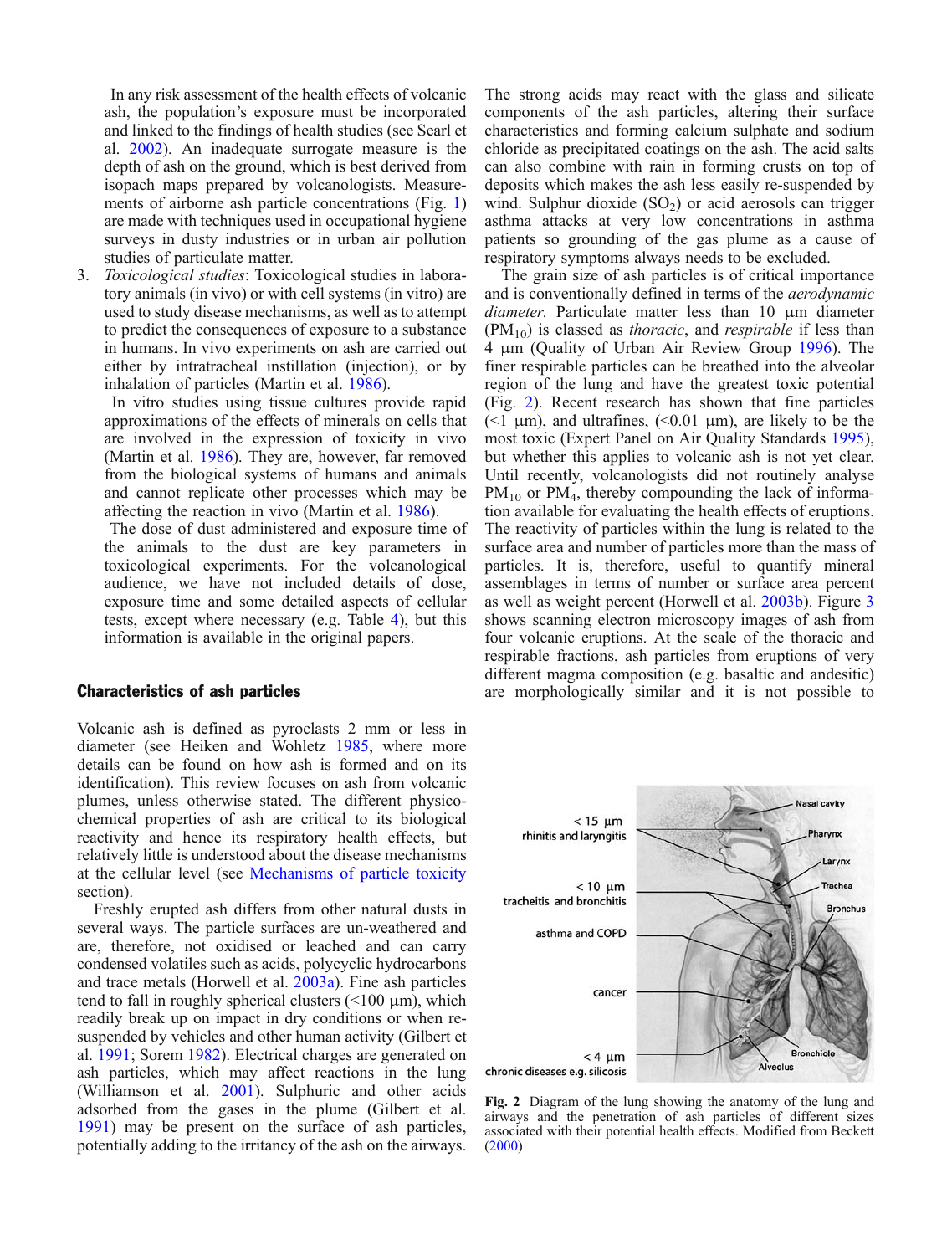<span id="page-3-0"></span>Fig. 3 SEM images of volcanic ash particles from four different eruptions. a) Cerro Negro, erupted 30 November 1995, basaltic; b) Mt. St. Helens, erupted 18 May 1980, dacitic; c) Sakurajima, erupted 1 January 1994, andesitic; d) Vesuvius, erupted 25 August AD79, tephritic/phonolitic. See Table 1 for further information about the samples. Note that the scale bar is  $10 \mu m$  for all images. The Cerro Negro and Mt. St. Helens samples appear morphologically similar despite being compositionally distinct. The Sakurajima image displays a common observational feature: sub-micron particles adhering to coarser particles. This may affect the ability for ultrafine particles to reach the deep lung. The Vesuvius image illustrates the unusually fine grain size of this sample with all particles in the image being sub-4 μm diameter



determine composition of particles simply by observing the morphology.

Some experimental and observational work has been carried out on the variation of grain size with explosivity of eruption (Heiken and Wohletz [1985\)](#page-21-0). Walker ([1973\)](#page-22-0) showed that phreatomagmatic pyroclasts have a much higher degree of fragmentation than do magmatic pyroclasts, producing more fine ash  $(\leq 1$  mm). Cronin et al. ([2003\)](#page-20-0) showed that phreatomagmatic eruptions from Ruapehu, New Zealand, produced finer ash than magmatic eruptions. However, neither of these studies quantified the respirable (<4 μm) material produced.

Numerous studies have shown the relationship between particle size of deposits and the mechanisms of transport and deposition of ash clouds (e.g. Heiken and Wohletz [1985](#page-21-0)). The importance of the location of ash sampling with respect to the volcano and grain-size distributions for the respirable fraction of selected volcanic ash samples are shown in Table 1 (Horwell, submitted). The percentage of respirable material varies greatly between samples. This

variation is, in part, due to the distance from the vent at which the sample was collected and the magnitude and explosivity of the eruption. The Soufrière Hills sample and the Mt. Sakurajima sample were collected at similar distances from the vent; the difference in quantity of respirable material between the two samples is significant, given the variety of health studies which have been carried out on populations living close to these volcanoes. Unfortunately, most studies do not provide adequate information on the collection sites of their study samples.

The morphology of the ash particles may have health significance. Insoluble particles in the form of fibres may present a respiratory hazard similar to asbestos, depending upon the fibre length and width. Hazardous fibres are those whose length–diameter ratio is greater than 3, with a diameter less than 3 μm and a length greater than 5 μm. Fresh volcanic ash in samples from recent volcanic eruptions has not been found to be fibrous (e.g. Fig. 3), but weathering and hydration can cause fibrous alteration after thousands of years (e.g. to form zeolites). Concern is

Table 1 Variations in respirable material  $($   $<$ 4  $\mu$ m diameter) with volcano, distance from vent and explosivity

Grain size distributions measured by laser diffraction with either a Malvern Mastersizer 2000 or Coulter LS Analyzer (Adapted from Horwell, submitted)

| Volcano                     | Eruption date  | Distance        | Respirable material<br>from vent (cumulative volume $\%$ ) | Volcanic<br>explosivity index |
|-----------------------------|----------------|-----------------|------------------------------------------------------------|-------------------------------|
| Merapi, Indonesia           | 11-19 Jul 1998 | $200 \text{ m}$ | 12.7                                                       | 2                             |
| Soufrière Hills, Montserrat | 5 June 1999    | 4 km            | 10.7                                                       | 3                             |
| Sakurajima, Japan           | 1 Jan 1994     | 4 km            | 0.9                                                        | 3                             |
| Vesuvius, Italy             | 24 Aug AD79    | 6 km            | 16.9                                                       | 5                             |
| Etna, Italy                 | 4 Nov 2002     | $\sim$ 11 km    | 1.8                                                        | 3                             |
| Pinatubo, Philippines       | 4 July 1991    | $20 \text{ km}$ | 9.8                                                        | 6                             |
| Cerro Negro, Nicaragua      | 30 Nov 1995    | $20 \text{ km}$ | 0.6                                                        | 2                             |
| El Reventador, Ecuador      | 3 Nov 2002     | 90 km           | 4.9                                                        | 4                             |
| Mt. St. Helens, USA         | 18 May 1980    | 378 km          | 11.7                                                       | 5                             |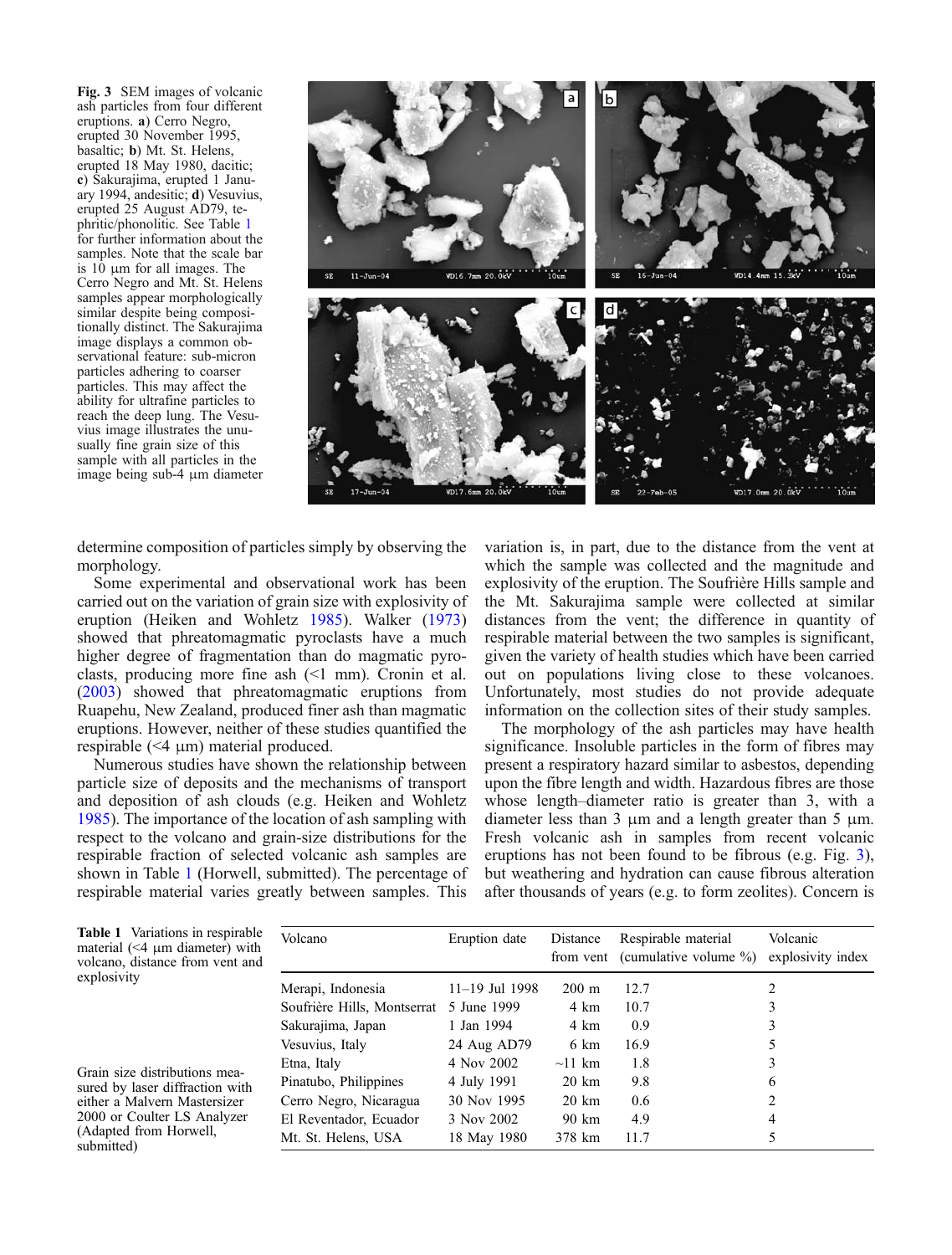<span id="page-4-0"></span>sometimes raised about the presence of fine, acicular glass shards in volcanic ash, a feature of the ash from certain explosive eruptions (e.g. Mt. St. Helens, Baxter et al. [1983](#page-20-0)). Glass shards of a few microns in length are not known to have more health significance than other morphologies of volcanic ash. Newhall and Fruchter ([1986\)](#page-22-0) wrote a useful introduction for health professionals, which includes an example of a fibrous rhyolitic ash from a pre-historic eruption on Lipari, Italy.

Assessment of the mineralogical composition of volcanic ash is a crucial step in health hazard assessment. Silicic volcanic ash often contains crystalline silica, as quartz, cristobalite or tridymite polymorphs. Exposure to crystalline silica is well known in industry to cause silicosis, a fibrotic lung disease; it may also be a cause of lung cancer in some workers who have developed silicosis (International Agency for Research on Cancer [1997](#page-22-0)). If present, it is the most potentially toxic mineral in volcanic ash. Cristobalite is perhaps the most toxic silica polymorph and this is particularly pertinent in volcanic settings where it may be manufactured in a volcanic dome, by devitrification of volcanic glass, or in the volcanic edifice by vapourphase crystallisation from a hydrothermal system.

Surface properties are understood to play a role in the health effects of particles. Several studies have shown that  $Fe<sup>2+</sup>$  in volcanic ash could be the catalyst for a similar toxic reaction in the lung as caused by crystalline silica (Horwell et al. [2003a;](#page-21-0) Cullen and Searl [1998;](#page-20-0) Cullen et al. [2002\)](#page-20-0). This has implications for the health hazard assessment of iron-rich basaltic ash, commonly thought to be of much lower toxicity than andesitic or dacitic ash due to its lack of crystalline silica. A recent study has shown that finegrained basaltic ash can generate hydroxyl free radicals (see Mechanisms of particle toxicity section), through interaction with hydrogen peroxide present in the lung, in greater quantities than most andesitic/dacitic ash samples (Horwell et al., submitted).

# Respiratory health hazards of volcanic ash

The following summary, which is appropriate for volcanic ash and fine dusts in occupational and community settings, describes the respiratory health effects of most concern:

1. Acute (short term) respiratory effects: The acute manifestations observed after heavy ashfalls include attacks of asthma and bronchitis, with an increased reporting of cough, breathlessness, chest tightness, and wheezing due to irritation of the lining of the airways by fine particles. Sometimes, especially in older people, asthma attacks can be fatal. Although less dangerous, asthma attacks in children can be very frightening and lead to rapid hospitalisation. Asthma attacks are not confined to known asthma patients, as many people will not have been previously diagnosed. Inhalation of fine ash can also exacerbate previously present disease, e.g. chronic bronchitis (Baxter et al. [1983](#page-20-0)) or advanced heart problems. The acute respiratory effects are variable after ashfalls, while mortality, as an end point, is rarely examined in any of the studies.

2. Chronic (long term) respiratory effects: The chronic health condition of most concern is silicosis, a diffuse nodular fibrosis (scarring) of the lungs (Hendrick et al. [2002](#page-21-0)). For silicosis to occur, three main conditions have to be fulfilled: (1) a high proportion of fine particles in the ash; (2) a high concentration of crystalline silica (quartz, cristobalite or tridymite) and (3) exposure to the ash in significant amounts, typically over a period of years to decades. Early lung changes cause no symptoms and most sufferers remain in this mild category, but the condition can progress even after exposure has ceased and may lead to premature death. Most concern is for the risks to children in ashfall areas, as there is little information available on their susceptibility to silicosis. In addition, exposure to dust containing crystalline silica can cause a recurrence of previously silent tuberculosis of the lungs. Individuals who have developed silicosis may be at a higher-thanaverage risk of developing lung cancer, as discussed below.

Chronic obstructive pulmonary disease (COPD) is a general reaction of the lung to dust particles following prolonged exposure, sometimes leading to the irreversible narrowing of the airways and chronic mucous hypersecretion (Calverley and Walker [2003\)](#page-20-0). A form of non-specific pneumoconiosis can also develop from chronic, high exposure to silicate dusts, a condition not unlike silicosis, but less harmful.

No human cases of silicosis or other chronic lung disorders due to volcanic ash have been reported in any of the reviewed papers, but very few of the studies included the long-term health consequences of exposure. Such studies are expensive and difficult to set up, especially in developing countries and remote communities.

# Mechanisms of particle toxicity

Dust particles are always present in the air we breathe, and the body has defence mechanisms to enable particles to be removed or to attempt to counter their harmful effects. Despite extensive research, the mechanisms through which minerals, including crystalline silica, interact with the lung are not precisely known (Fubini et al. [2001\)](#page-21-0). A brief summary of the current understanding is presented here to aid comprehension of the results of the toxicological experiments.

The lung comprises over 40 cell types, each with its own specialised function (Mossman [1993](#page-22-0)). Epithelial cells line the airways of the lung, with some acting to defend the lung. Fibroblasts are responsible for making collagen. Both epithelial cells and fibroblasts are target cells of mineralinduced disease. Cells of the immune system (e.g. macrophages) occur in both the airways and air spaces (Mossman [1993](#page-22-0)).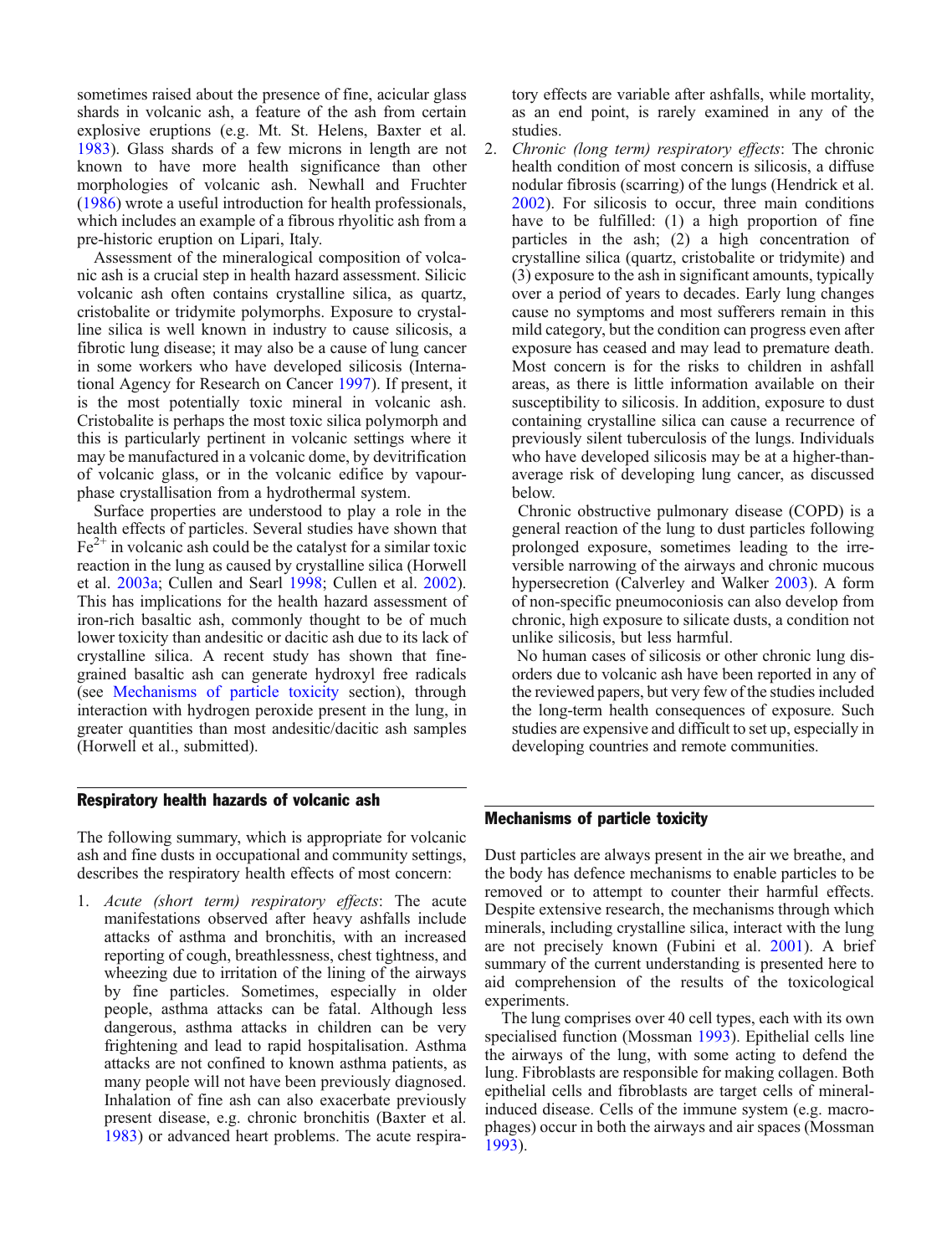Particles are mostly trapped by mucus which covers the walls of the airways. Ciliated epithelial cells move the mucus, with trapped particles, up to the throat, where it is eliminated by swallowing or coughing (Holt [1987\)](#page-21-0). Particles that penetrate the non-ciliated, alveolar region of the lung (particles in the respirable fraction,  $\leq 4 \mu m$ ) encounter macrophages which engulf the particles (phagocytosis) in an attempt to clear the lungs of the pathogen (Mossman [1993\)](#page-22-0) and transport particles to the hilar lymph nodes, where they can be stored. However, macrophages can be detrimentally affected either by toxic particles such as crystalline silica or, alternatively, by overloading with a high burden of relatively inert particles such as titanium dioxide (Cullen et al. [2002](#page-20-0)), leading to a toxic response rather than removal of the particle.

After phagocytosis, enzymes strip the particle of adsorbed matter, leaving the surface of the particles free to react. Various surface sites on the particle, including free-radical-generating sites (see Horwell et al. [2003a\)](#page-21-0), may then react with the cell contents. The cell may also react to the particle by producing an 'oxidative/respiratory burst' where it rapidly synthesises an array of toxic reactive oxygen species (ROS) in an attempt to break down the pathogen (Hansen and Mossman [1987\)](#page-21-0). Crystalline silica stimulates the respiratory burst in alveolar macrophages (Vallyathan et al. [1992](#page-22-0)). The formation of so many toxic substances may lead to macrophage death.

During macrophage death, the particle and corrosive cell contents are released into the lung. The particle is then free to be engulfed again, starting a continuous cycle which may eventually stimulate persistent inflammation and abnormal production of collagen by fibroblasts, forming fibrotic nodules and eventually silicosis (Fubini and Wallace [1999\)](#page-21-0). The cell contents, once in the lung, can react with cell lipids causing lipid peroxidation (oxidative deterioration of polyunsaturated fatty acids, (Halliwell [1984](#page-21-0))) leading to further generation of radicals. Radicals may also react directly with DNA, causing strand breakage as the radicals extract an electron from the DNA (Lehnert [1993](#page-22-0); Shi et al. [1995](#page-22-0)). Both processes may eventually yield cell mutation and cancer.

#### Early studies (prior to Mt. St. Helens)

Horton and McCaldin [\(1964\)](#page-21-0) documented the impact of the 1963–1965 ashfalls from Irazu, Costa Rica, on the population of the capital, San Jose. The study was the first to be published which mentioned that volcanic ash can exacerbate pre-existing lung disease. Transient, acute irritant effects of volcanic ash and gas on the eyes and upper respiratory tract, as well as the exacerbation of chronic lung diseases such as chronic bronchitis, were reported during heavy ashfalls, and for some days after. Symptoms were especially severe when exposure was concurrent with a chest infection. Around 50% (by particle number) of the ash was <5 μm in diameter, but only a small proportion was fresh material. Horton and McCaldin found that the ash contained 1% crystalline silica and considered the possibility that freshly erupted volcanic ash could contain harmful amounts of respirable crystalline silica.

The onset of transient asthmatic bronchitis in a number of previously healthy infants was reported following the eruption of La Soufrière volcano, St. Vincent, West Indies in 1979 (Leus and West [1981](#page-22-0)). This was the first publication to refer to asthma following an ash eruption.

Several examples of tuffaceous pneumoconiosis have been documented from quarry/mine workers (Babolini et al. [1978;](#page-19-0) Dashtoyan et al. [1980;](#page-20-0) Faraone and Majori [1958](#page-20-0)). Pneumoconiosis was found in pumice stone workers in Lipari, Italy, within a few years to decades of initial exposure (Faraone and Majori [1958\)](#page-20-0); the pumice dust is highly respirable in size  $(78-93\% \leq 5 \text{ }\mu\text{m})$  with  $1-5\%$ crystalline silica reported (Babolini et al. [1978\)](#page-19-0). Several studies report health effects from breathing transformation products of weathered volcanic materials (e.g. fibrous, asbestiform minerals) such as fibrous zeolites including erionite. Malignant mesothelioma, a rapidly fatal cancer usually only associated with asbestos exposure, has been reported in the Cappodocia area of central Anatolia, Turkey (e.g. Baris et al. [1979\)](#page-20-0). More recently, a weathered, fibrous volcanic amphibole has been linked to cases of mesothelioma at Biancavilla, a village on Mt. Etna, Sicily (e.g. Paoletti et al. [2000\)](#page-22-0).

# Mt. St. Helens, USA

The eruption which first brought the health effects of volcanic ash to serious scientific attention was Mt. St. Helens on May 18 1980, when areas of central Washington State experienced around 10 cm of ashfall, with adjacent states such as Idaho, receiving sufficient ash to create acute anxiety. The eruption occurred before any contingency plans had been drawn up to deal with volcanic-ash-related hazards (Buist and Bernstein [1986\)](#page-20-0), but health investigations were initiated within a few days of the eruption (Baxter et al. [1981\)](#page-20-0). Asthma was of greatest concern, but health workers were also worried about the long-term risk of silicosis from the respirable ash which contained crystalline silica.

Characterisation of the ash

Initially, there were several conflicting opinions on the composition of the Mt. St. Helens ash. The first analyses found crystalline (or 'free') silica content in over 60% of the ash by weight ( $wt\%$ ). This erroneous result was, in fact, the  $SiO<sub>2</sub>$  oxide percentage  $(SiO<sub>2</sub>$  in bulk samples of ash is expected to be around 60–65% for a dacitic composition) rather than the concentration of the crystalline silica particles in the ash. This confusion led to widespread speculation that silicosis posed a serious risk to the population. Several other analyses proved unreliable, with reported crystalline silica levels ranging from not detectable, up to 20 wt% (Dollberg et al. [1986](#page-20-0)). The differing reports were due to disagreements in the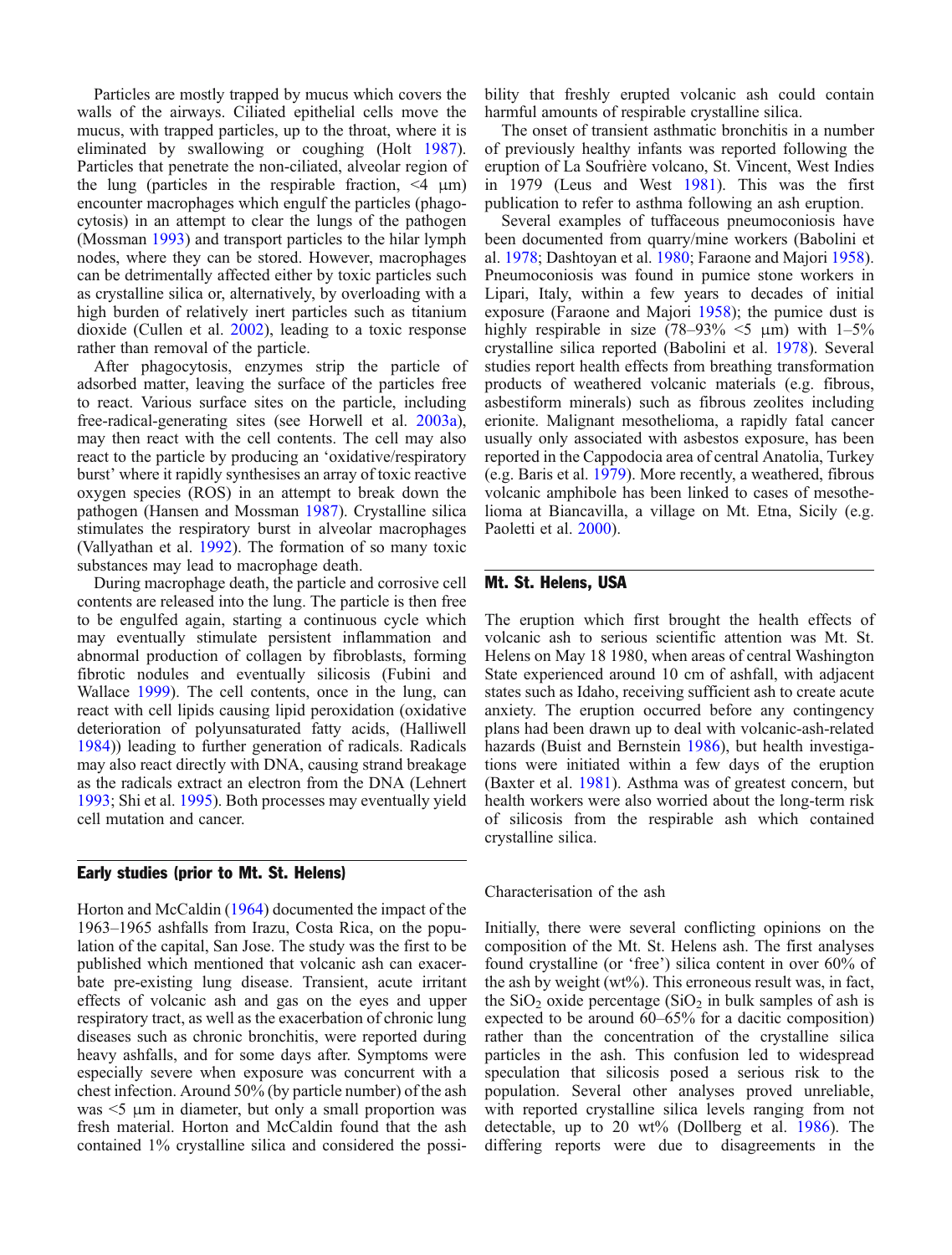interpretation of XRD diffraction patterns since the major diffraction peak for cristobalite is masked by the adjacent plagioclase feldspar peak. Further analyses showed that quartz, cristobalite and tridymite comprised  $\sim$ 7 wt% of the  $\leq$ 10 μm fraction, of which 4% was cristobalite (Dollberg et al. [1984;](#page-20-0) Fruchter et al. [1980](#page-21-0); Gage and Farwell [1981](#page-21-0); Green et al. [1982](#page-21-0)). These results were obtained by wetsieving the samples to retrieve the <10 μm fraction and then dissolving all non-crystalline silica minerals with phosphoric acid (the Talvitie method (Talvitie [1951\)](#page-22-0)) so that XRD patterns could be clearly interpreted.

The mineralogy of the Mt. St. Helens ash was determined using optical microscopy, scanning electron microscope with energy-dispersive X-ray (SEM-EDX) and X-ray diffraction (XRD) (Davis et al. [1981](#page-20-0)). Analyses of the ash composition were carried out by Sarna-Wojcicki et al. [\(1981a,b,c\)](#page-22-0), and the morphology of the ash was determined using the methods reported by Heiken ([1972\)](#page-21-0). The Mt. St. Helens ash contained varying ratios of glass and crystalline material depending on the distance of deposition from the volcano. Of particular importance for the potential respiratory effects was the finding that over 90% of the particles, by count (equivalent to 10% by weight (Craighead et al. [1983](#page-20-0))), were <10 μm diameter (Fruchter et al. [1980](#page-21-0)). This was determined by dry sieving in conjunction with aerodynamic particle-size separation and SEM.

#### Epidemiological and clinical studies

The epidemiological and clinical studies carried out following the Mt. St. Helens eruption are summarised in Tables [2](#page-7-0) and [3.](#page-9-0) Baxter et al. [\(1981\)](#page-20-0) assessed the acute impact of the ashfall. A hospital surveillance system showed a 3–5 fold increase in emergency room visits and 2–3-fold increase in hospital admissions for respiratory conditions in the week following the eruption in the two hospitals in Yakima, mainly in people with pre-existing asthma and respiratory diseases. One of us - PJB - and his colleagues reviewed the mortality statistics at the time and no obvious increases in daily deaths were observed. Total suspended particulates (TSP), a measure of inhalable material (equivalent to material <100 μm in diameter), averaged 3,000–33,000 μg m<sup>-3</sup> daily, falling to 50–250  $\mu$ g m<sup>-3</sup> only after rain fell a week after the eruption. Figure 4 shows the increase in emergency room visits during May 1980 (Baxter et al. [1983\)](#page-20-0), and the corresponding rise in TSP above the Environment Protection Agency Emergency Level during this time.

Two epidemiological studies examined the relationship between ash exposure and the exacerbation of pre-existing respiratory problems (Baxter et al. [1983](#page-20-0)). The first was a case-control study with patients who had presented with asthma and acute bronchitis in the most heavily impacted communities in the 4 weeks following the eruption. In the second study, patients with known chronic respiratory disease were contacted. Their experiences were compared with those of similar patients from an unaffected rural

community. The studies concluded that pre-existing chronic respiratory diseases are important risk factors for adverse respiratory reactions in ashfalls, with one third of the patients experiencing worsened symptoms following ash exposure compared to a much lower proportion amongst the healthy controls. Half of those patients reported that they could not resume their usual activities for at least 3 months following the eruption (Baxter et al. [1983\)](#page-20-0).

Children were also studied following the Mt. St. Helens ashfalls. Two studies investigated the acute effects of volcanic ash on lung function (Buist et al. [1983;](#page-20-0) Johnson et al. [1982](#page-22-0)) using standard spirometry tests (see [Methods](#page-1-0) section). Buist et al. ([1983\)](#page-20-0) studied summer-camp children located in an area affected by 1.2 cm of ashfall from the June 12 eruption. Measured exposure levels were quite low and regular testing showed no overall effect on lung function. Buist et al. ([1983](#page-20-0)) and Johnson et al. [\(1982\)](#page-22-0) concluded that there was no effect on lung function in the studied children. In contrast, hospital admission rates for childhood asthma doubled in Spokane County, Washington, in the 2 months after the May 18 eruption compared with the same period in the following year (Kraemer and McCarthy [1985;](#page-22-0) Nania and Bruya [1982\)](#page-22-0).



Fig. 4 24-h average concentrations of total suspended particulates and number of emergency room visits due to acute respiratory problems at the two major hospitals in Yakima, May 4 to June 2 1980. The Environmental Protection Agency's Emergency Action Level for potential health problems due to increased air pollution is a 24-h mean concentration of 875  $\mu$ g m<sup>-3</sup> of TSP. Adapted from Baxter et al. ([1983\)](#page-20-0) and Bernstein et al. [\(1986](#page-20-0))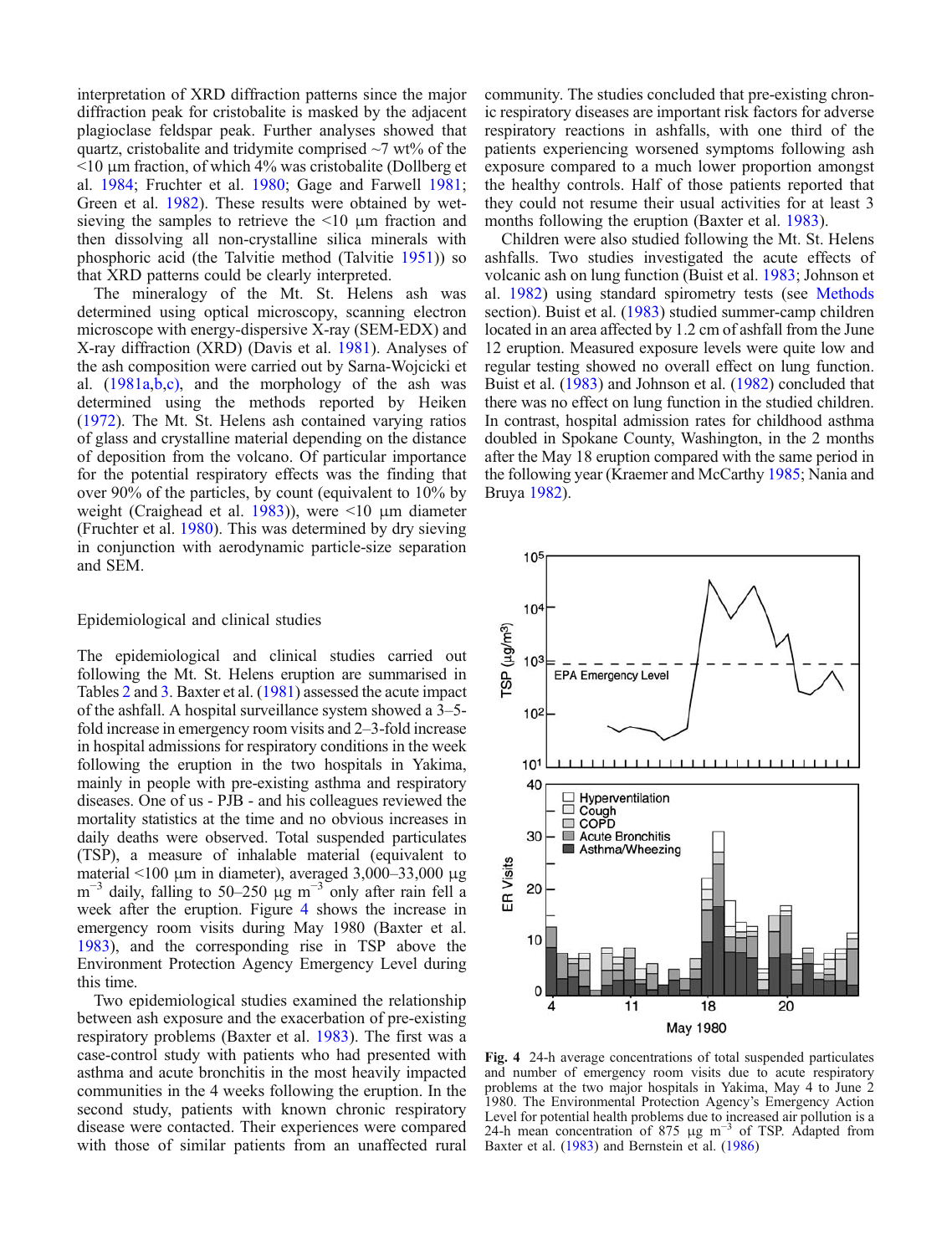<span id="page-7-0"></span>

| Table 2         | Summary of epidemiological studies    |                                             |                                                         |                                                                                       |                                                                                 |
|-----------------|---------------------------------------|---------------------------------------------|---------------------------------------------------------|---------------------------------------------------------------------------------------|---------------------------------------------------------------------------------|
| Volcano         | Author                                | Study type                                  | Number of participants                                  | Study information                                                                     | Result                                                                          |
| Mt. St. Helens  | ನ<br>Baxter et<br>(1981)              | Emergency room<br>surveillance              | hospitals<br>33                                         | Surveillance of hospital emergency room<br>attendances for respiratory conditions     | Increase in asthma attendances. Few<br>hospital admissions, no deaths           |
| Mt. St. Helens  | Nania and<br>(1982)<br>Bruya          | Emergency room<br>surveillance              | 1 hospital and control<br>hospitals                     | Surveillance of hospital emergency room<br>attendances for respiratory conditions     | respiratory symptoms in first 3 weeks<br>10% increase in visits and increase in |
| Mt. St. Helens  | ನ.<br>Baxter et<br>(1983)             | (questionnaire)<br>Case-control             | 44 bronchitis patients<br>39 asthma patients,           | Hospital patients with lung problems<br>answered questionnaires following<br>eruption | Pre-existing problems were exacerbated<br>following eruption                    |
| Mt. St. Helens  | Baxter et al.<br>(1983)               | (questionnaire)<br>Case-control             | 97 chronic lung-disease<br>patients                     | Patients with prior respiratory problems<br>answered questionnaires                   | 1/3 of patients said respiratory symptoms<br>worse following eruption           |
| Mt. St. Helens  | Kraemer and<br>McCarthy<br>(1985)     | surveillance<br>Hospital                    | 7 hospitals                                             | Paediatric asthma hospitalisations<br>compared with expected data                     | Two-fold increase in admissions in<br>2 months following eruption               |
| Mt. St. Helens  | Norton and<br>(1999)<br>Gunter        | Cross-sectional<br>(database)               | 24,247 observations                                     | Dept. of Vital Statistics Database<br>Observations from Idaho                         | No correlation between PM <sub>10</sub> and<br>respiratory disease              |
| Mt. Sakurajima  | Wakisaka et al.<br>(1978)             | (Abstract only,<br>in Japanese)             | Unknown                                                 | Asthma in schoolchildren from areas<br>of different ash exposure                      | Monthly prevalence higher in areas<br>within 20 km of volcano                   |
| Mt. Sakurajima  | et al.<br>Wakisaka<br>(1983b)         | (Abstract only,<br>in Japanese)             | Unknown                                                 | Asthma in schoolchildren from areas<br>of different ash exposure                      | Volcanic activity related to increased<br>bronchial asthma                      |
| Mt. Sakurajima  | Wakisaka et al.<br>(1983a)            | (Abstract only,<br>in Japanese)             | Community of Kagoshima<br>Prefecture                    | Standard mortality ratios compared<br>for areas of different exposure                 | emphysema found in areas of high ashfall<br>Higher mortality for bronchitis and |
| Mt. Sakurajima  | Wakisaka et al.<br>(1984)             | (Abstract only,<br>in Japanese)             | Municipalities of Kagoshima,<br>Tarumizu and Sakurajima | Standard mortality ratios compared<br>for cities of different exposure                | Deaths exceeded expected rates during<br>times of heavy ashfall                 |
| Mt. Sakurajima  | Wakisaka et al.<br>(1985)             | (Abstract only,<br>in Japanese)             | Population within 50 km radius<br>of Mt. Sakurajima     | Mortality at increasing distance<br>from volcano                                      | <30 km from volcano, deaths exceeded<br>expected. Declined with distance        |
| Mt. Sakurajima  | Wakisaka and<br>Yanagihashi<br>(1986) | (Abstract only,<br>in Japanese)             | 39 communities around<br>Mt. Sakurajima                 | compared with volcanic air pollution<br>Week-to-week variations in mortality          | Correlation of deaths with SO <sub>2</sub> and<br>volcanic ash exposure         |
| Mt. Sakurajima  | Higashi et al.<br>(1987)              | Prospective                                 | women<br>380                                            | Seasonal variation assessed                                                           | Increased symptoms in winter. Not known<br>if relates to ash exposure           |
| Mt. Sakurajima  | Yano et al.<br>(1986)                 | (questionnaire)<br>Cross-sectional          | $2,006$ women                                           | 3 ash-exposed areas. 30-59 years old                                                  | Respiratory disease low in all areas,<br>but higher where higher TSP            |
| Mt. Sakurajima  | Yano et al.<br>(1990)                 | (questionnaire)<br>Case-control             | 1,991 women                                             | 2 cities (one high-exposure, one control).<br>$30-59$ years old                       | Increase in symptoms with increased TSP                                         |
| Mt. Sakurajima  | Uda et al.<br>(1999)                  | (questionnaire)<br>Case-control             | 4,310 exposed and 1,656<br>control children             | Comparison of asthma in<br>schoolchildren                                             | No difference between exposed<br>and control groups                             |
| Soufrière Hills | Cowie et al.<br>(2001 <sub>b</sub> )  | study (questionnaire)<br>Symptom prevalance | 465 respondents                                         | Montserratians relocated to UK                                                        | Respiratory symptoms higher than<br>general UK population                       |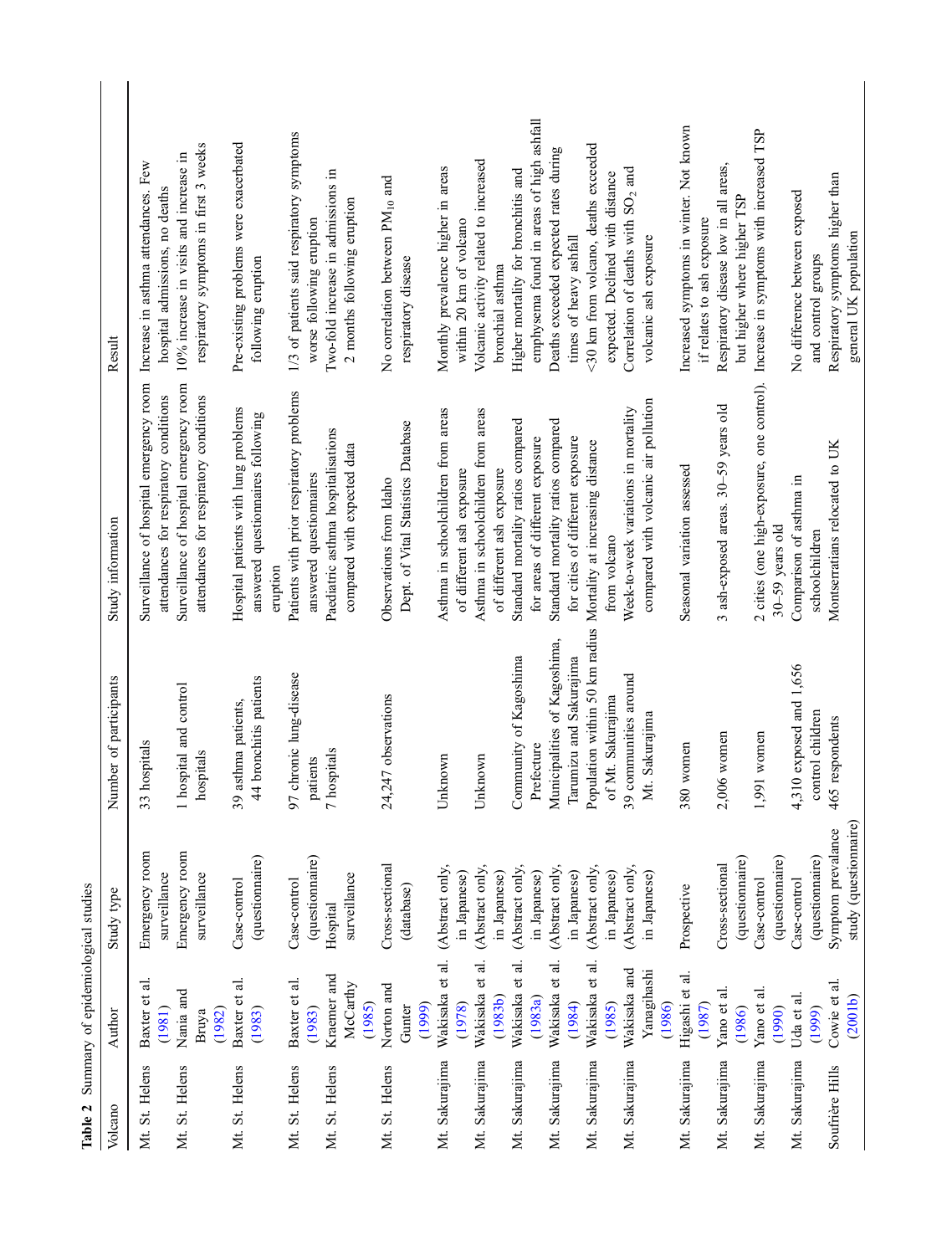| Table 2 (continued)      |                                        |                                  |                                                                                                        |                                                                                        |                                                                                                                       |
|--------------------------|----------------------------------------|----------------------------------|--------------------------------------------------------------------------------------------------------|----------------------------------------------------------------------------------------|-----------------------------------------------------------------------------------------------------------------------|
| Volcano                  | Author                                 | Study type                       | Number of participants                                                                                 | Study information                                                                      | Result                                                                                                                |
| Mt. Spurr                | Gordian et al. Questionnaire<br>(1996) |                                  | 1,300 State of Alaska and<br>municipal employees and<br>dependents                                     | Association between particulate matter,<br>temperature and outpatient visits           | increased visits one year after<br>Increased PM <sub>10</sub> correlated with<br>eruption                             |
| Mt. Spurr                | et al. (1997)<br>Choudhury             | Insurance claims<br>surveillance | $\sim$ 10,000 state employees and<br>dependents                                                        | Association between respiratory illness<br>and PM <sub>10</sub> pollution              | Significant positive association                                                                                      |
| <b>Cerro Negro</b>       | Malilay et al.<br>(1996)               | Medical records<br>surveillance  | $\sim$ 300,000 residents                                                                               | Visits to health-care facilities                                                       | Rates of visits increased in affected<br>area-mainly children                                                         |
| Ruapehu                  | Bradshaw et al. Case-control<br>(1997) | (questionnaire)                  | .392 asthmatics                                                                                        | Symptoms in known asthmatics<br>following eruption                                     | No association between asthmatics living<br>in control area and ash fall                                              |
| Ruapehu                  | Hickling et al.<br>(1999)              | Case-control                     | and 49 in control group                                                                                | 37 census areas in study group Discharge rates from hospitals in<br>ash-affected areas | Borderline increase in bronchitis rates                                                                               |
| Mt. Tungurahua Tobin and | Whiteford<br>(2001)                    | Questionnaire                    | 302 respondents                                                                                        | previous to surveys                                                                    | Recalling health of children for 2 weeks Increased tuberculosis and respiratory infections,<br>pronounced in children |
|                          |                                        |                                  | Standard mortality ratio=(observed deaths in study population/expected deaths in study population)×100 |                                                                                        |                                                                                                                       |

A study on loggers was carried out by the National Institute of Occupational Safety and Health (NIOSH) (e.g. Bernstein et al. [1981](#page-20-0) , [1982](#page-20-0); Merchant et al. [1982\)](#page-22-0). Loggers were recruited randomly from four logging camps in Washington State affected by the ashfall on May 25 and from two unexposed camps in Oregon.  $\text{FVC}$  and  $\text{FEV}_1$  (see [Methods](#page-1-0) section) were measured in June 1980 and chest Xrays taken. Although exposure to crystalline silica was thought to exceed recommended limits, actual exposure was probably less, due to respiratory protection. Acute respiratory symptoms were significantly higher among exposed loggers than the non-exposed workers. The tests were repeated in September 1980 and no significant differences in symptoms or lung function were found.

The NIOSH study was continued as a 4-year prospective study (Buist et al. [1986](#page-20-0)) to determine the long-term effects of volcanic ash exposure. The loggers were tested annually from 1980 to 1984. Loggers working in ash-fall areas experienced a small, short-term, reversible decline in lung function which was greatest in magnitude and duration for those working in the immediate vicinity of the blast zone. The control group also displayed a similar but lowermagnitude trend, indicating that part of the pattern was due to non-volcanic-related factors. Chest X-ray changes were not observed, but this was expected as fibrotic changes usually take many more years to become manifest.

The epidemiological results are consistent with the hypothesis that the ash acted as an irritant on the airways, leading to an increase in mucus and inflammation. The duration of exposure was considered to have been too short to present a long-term risk from silicosis or COPD. Within 3 months, the ash was beginning to be incorporated into the soil, and had been mostly removed from residential areas.

More recently, Norton and Gunter ([1999\)](#page-22-0) sought to determine the relationship between respiratory disease in the farming population of Idaho and exposure to quartzrich dust. The predominant wind direction in Idaho is from the west, from Washington state.  $PM_{10}$  in the study area comprised up to 60 wt% Mt. St. Helens volcanic ash. There was no association between  $PM_{10}$  levels and respiratory disease and no excess risk of lung cancer in their study, but the levels of COPD were found to be elevated in farmers and in the general Idaho population when compared to the US population, though the significance of this is not clear.

# Toxicological studies

Experimental studies for the evaluation of the health effects of minerals were adapted for the study of Mt. St. Helens ash (Craighead et al. [1983](#page-20-0); Martin et al. [1983b\)](#page-22-0). Nineteen studies were carried out on the biological effects of Mt. St. Helens volcanic ash: nine in vitro studies, six intratracheal in vivo studies and four inhalation in vivo studies. A summary of the main results is given in Table [4;](#page-10-0) the reader is directed to Martin et al. [\(1986](#page-22-0)) for a detailed overview.

Of the nine in vitro studies, five found the ash to cause cell toxicity (Fruchter et al. [1980;](#page-21-0) Green et al. [1982](#page-21-0) ; Robinson and Schneider [1982](#page-22-0); Vallyathan et al. [1983a](#page-22-0) ,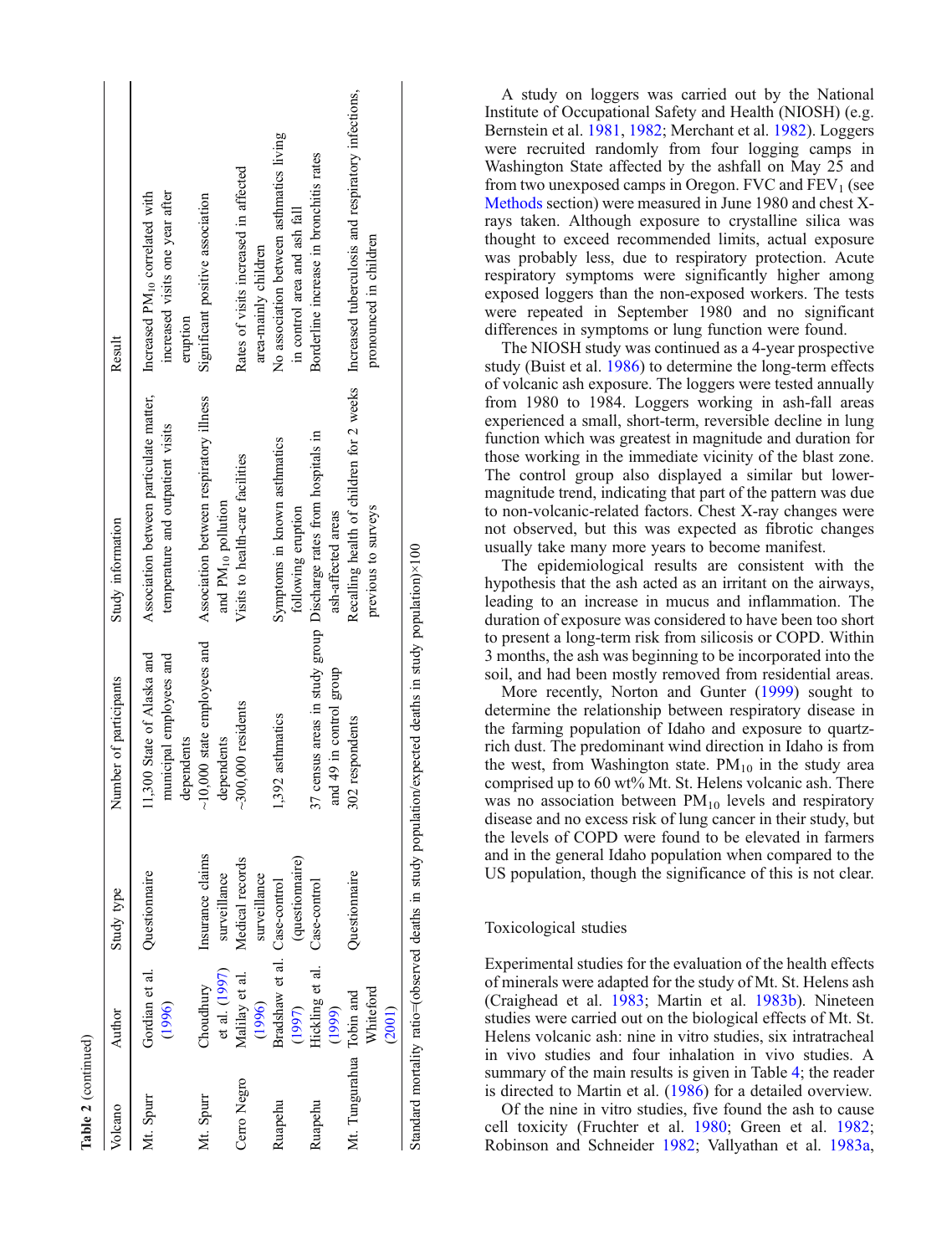| Volcano         | Author                                                            | Study type                                                               | participants                                       | Number of Study design                                              | Result                                                                                                                               |
|-----------------|-------------------------------------------------------------------|--------------------------------------------------------------------------|----------------------------------------------------|---------------------------------------------------------------------|--------------------------------------------------------------------------------------------------------------------------------------|
| Mt. St. Helens  | Bernstein et<br>al. (1981,<br>1982);<br>Merchant et<br>al. (1982) | Case-control<br>(questionnaire,<br>spirometry and<br>$X-ray)$            | 697<br>loggers                                     | Affect of ash<br>exposure on<br>loggers                             | Acute symptoms significantly higher<br>among exposed loggers immediately<br>following exposure, with no difference 6 months<br>later |
| Mt. St. Helens  | (1982)                                                            | Johnson et al. Spirometry tests                                          | 120<br>children                                    | Acute effects of<br>volcanic ash on<br>lung function in<br>children | Short-term exposure induces less acute<br>effects than air pollution                                                                 |
| Mt. St. Helens  | Buist et al.<br>(1983)                                            | Spirometry tests                                                         | 101<br>children                                    | Acute effects of<br>volcanic ash on<br>lung function in<br>children | No strong evidence of change                                                                                                         |
| Mt. St. Helens  | Buist et al.<br>(1986)                                            | Prospective<br>(spirometry)                                              | 712<br>loggers                                     | Long-term effect<br>of ash on<br>loggers                            | Loggers experienced a short-term<br>reversible decline in lung function                                                              |
| Mt. Sakurajima  | Research<br>Committee<br>on Volcanic<br>Emissions<br>(1982)       | Case-control<br>(spirometry,<br>X-ray,<br>examination, case<br>history)  | $2,136$ adult<br>residents<br>(2,164)<br>controls) | 2,136 adult<br>residents<br>$(2,164$ controls)                      | No pneumoconiosis. Slight decrease<br>in pulmonary function                                                                          |
| Mt. Sakurajima  | Yano et al.<br>(1987)<br>(in Japanese)                            | Cross-sectional<br>(spirometry, X-ray,<br>examination,<br>questionnaire) | 266<br>loggers                                     | of ash on loggers.                                                  | Long-term effect No respiratory impairment observed                                                                                  |
| Soufrière Hills | Cowie et al.<br>(2001a)                                           | Spirometry, X-ray<br>and symptoms<br>questionnaire                       | 421<br>subjects                                    | exposure                                                            | Workers with high Prevalence of respiratory symptoms<br>low, except for gardeners and road<br>workers. No chest abnormalities        |

<span id="page-9-0"></span>Table 3 Summary of clinical studies

[1984](#page-22-0)) but it was less toxic than quartz and similar to other low-toxicity minerals. Four studies found the ash to be nontoxic (Adler et al. [1984;](#page-19-0) Bonner et al. [1998](#page-20-0); Castranova et al. [1982;](#page-20-0) Dodson et al. [1982](#page-20-0); Martin et al. [1984a\)](#page-22-0) in not stimulating macrophages or causing an inflammatory response.

Vallyathan et al. ([1984\)](#page-22-0) published the only comparative in vitro study of ash from three different volcanoes: Mt. St. Helens, Galunggung (Java, Indonesia) and El Chichón (Mexico). Haemolysis (red blood cell death) and alveolar macrophage cytotoxicity assays were used. All samples were toxic to macrophages, but ash samples from Galunggung and El Chichón were more potent than the Mt. St. Helens ash. Haemolysis activity was less for ash than quartz and the level of toxicity appeared to correlate with the surface area of the samples. The crystalline silica content of the samples (in the  $\leq 10 \mu$ m fraction) ranged from 1.50–1.95%.

The in vivo studies also gave varied results. Of the six instillation studies, three found the ash to be mildly toxic (Akematsu et al. [1982;](#page-19-0) Beck et al. [1982;](#page-20-0) Kornbrust and Hatch [1984\)](#page-22-0) while two showed fibrosis and granulomas in the lung (Sanders et al. [1982,](#page-22-0) [1983;](#page-22-0) Vallyathan et al. [1983b](#page-22-0)). One study did not find the ash to be toxic (Raub et al. [1985](#page-22-0)). Of the four inhalation studies, the outcome in two was the development of fibrosis (Martin et al. [1983a](#page-22-0); Wehner et al. [1986\)](#page-23-0), but there was no evidence of toxicity in two studies (Raub et al. [1985;](#page-22-0) Wiester et al. [1985](#page-23-0)). Sanders et al. ([1982\)](#page-22-0) and Vallyathan et al. [\(1983a\)](#page-22-0) studied animals for 400 days and 6 months, respectively, thereby allowing the analysis of the long-term effect of volcanic ash in the lung. In both studies the ash was less toxic than quartz particles.

The inhalation studies which found fibrosis and lesions (Martin et al. [1983a](#page-22-0); Wehner et al. [1986\)](#page-23-0) did so after administering very high doses of ash  $(50-100 \text{ mg m}^{-3})$ over long time periods. The two studies which did not observe toxicity both used lower doses ( $\leq$ 10 mg m<sup>-3</sup>) and had a shorter follow-up.

Five other toxicological studies (Fedan et al. [1981](#page-21-0); Grose et al. [1985](#page-21-0); Martin et al. [1984b;](#page-22-0) Schiff et al. [1981](#page-22-0); Wehner et al. [1984\)](#page-23-0) carried out on the Mt. St. Helens ash examined the effects of ash on antibacterial defences, muscle response, clearance rates and cilia viability.

Problems with the above studies include the lack of standardised samples and controls used for analyses and the rush to generate information leading to poorly planned studies. Despite the seemingly conflicting results, we can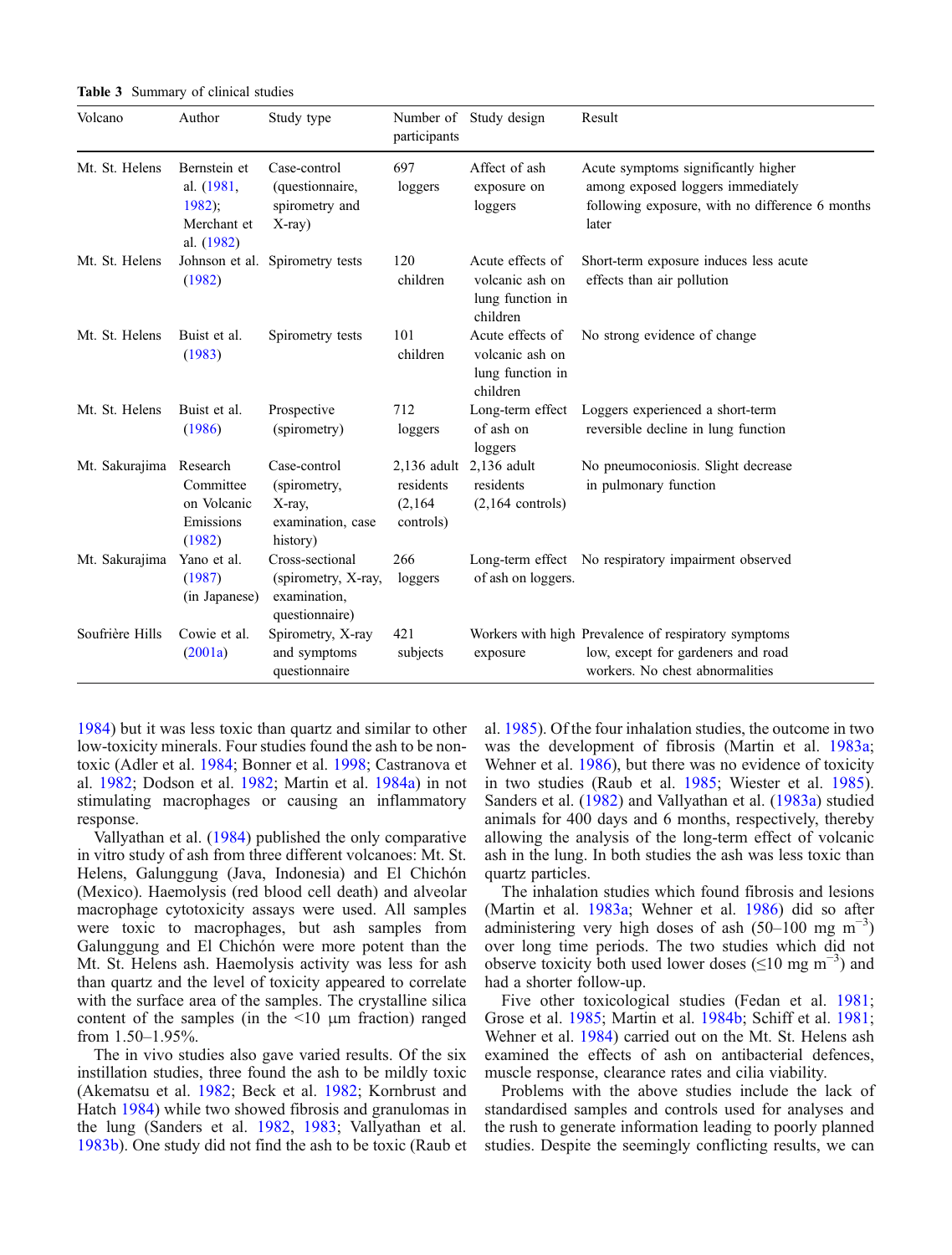<span id="page-10-0"></span>

|                                              | Table 4 Summary of toxicological studies |            |                                                                                                                                             |                                                                                                              |                              |
|----------------------------------------------|------------------------------------------|------------|---------------------------------------------------------------------------------------------------------------------------------------------|--------------------------------------------------------------------------------------------------------------|------------------------------|
| Volcano                                      | Author                                   | Study type | Study design                                                                                                                                | Result                                                                                                       | Comments                     |
| Mt. St. Helens                               | Fruchter et al.<br>(1980)                | In vitro   | Rabbit alveolar macrophages. Ash compared with soil<br>and quartz                                                                           | Less toxic than quartz                                                                                       |                              |
| Mt. St. Helens                               | Castranova et al. In vitro<br>(1982)     |            | Rat alveolar macrophages and cells                                                                                                          | No change in cells                                                                                           | No controls                  |
| St. Helens<br>Xt.                            | Dodson et al.<br>(1982)                  | In vitro   | Human alveolar macrophages                                                                                                                  | Ash not toxic to macrophage                                                                                  | No controls                  |
| Mt. St. Helens                               | ನ.<br>Green et<br>(1982)                 | In vitro   | Rabbit alveolar macrophages and haemolysis                                                                                                  | Little toxicity of macrophages. Moderate haemolysis                                                          | No controls                  |
| Mt. St. Helens                               | Robinson and<br>Schneider<br>(1982)      | In vitro   | Rabbit alveolar macrophages. Ash compared with quartz Less toxic than quartz. Similar to TiO <sub>2</sub><br>and TiO <sub>2</sub> standards |                                                                                                              |                              |
| Mt. St. Helens                               | Vallyathan et al.<br>(1983a)             | In vitro   | vsis of sheep red blood cells. Compared with<br>quartz, asbestos and gypsum<br>Haemoly                                                      | Ash less toxic than quartz but same as asbestos and gypsum Well                                              | controlled                   |
| Mt. St. Helens                               | Adler et al.<br>(1984)                   | In vitro   | Rat epithelial cells. Compared with feldspar, cristobalite<br>and quartz                                                                    | No acute or long-term effects of ash                                                                         | controlled<br>Well           |
| Mt. St. Helens                               | ನ<br>Martin et<br>(1984a)                | In vitro   | Human alveolar macrophages. Ash compared with quartz Ash not a stimulus of inflammation in lung                                             |                                                                                                              | No inert<br>control          |
| Mt. St. Helens,<br>Galunggung,<br>El Chichon | Vallyathan et al.<br>(1984)              | In vitro   | Haemolysis and alveolar macrophages. Ash compared<br>with quartz                                                                            | Ash toxic to macrophages. Less haemolysis than quartz                                                        |                              |
| Mt. St. Helens                               | Bonner et al.<br>(1998)                  | In vitro   | Comparison of Mexico City PM10 with MSH ash on rat Ash did not stimulate macrophages<br>macrophages<br>alveolar                             |                                                                                                              | inert control<br>Ash used as |
| Mt. St. Helens                               | Akematsu et al.<br>(1982)                | In vivo    | Rat instillation for 7 days                                                                                                                 | Ash caused cell injury                                                                                       | No controls                  |
| Mt. St. Helens                               | Beck et al.<br>(1982)                    | In vivo    | sh instilled in hamsters. Ash compared with<br>$5 \mu m$ as<br>$\text{Al}_2\text{O}_3$                                                      | Ash similar toxicity to Al <sub>2</sub> O <sub>3</sub> and less than quartz                                  | controlled<br>Well           |
| Mt. St. Helens                               | (1982, 1983)<br>Sanders et al.           | In vivo    | Rats studied for 400 days following instillation. Com-<br>pared with quartz, soil and saline                                                | Ash produced pulmonary fibrosis and lymph node hyper-<br>plasia, but less than quartz                        | controlled<br>Well           |
| Mt. St. Helens                               | Vallyathan et al.<br>(1983b)             | In vivo    | Rat instillation for 6 months                                                                                                               | Ash caused granulomas                                                                                        | No controls                  |
| Mt. St. Helens                               | Kornbrust and<br>Hatch (1984)            | In vivo    | Instillation of ash for 6 months to examine lung lipids.<br>Compared with quartz                                                            | 2x increase in phospholipids (compared with 11x for<br>quartz)                                               | No inert<br>control          |
| Mt. St. Helens                               | Raub et al<br>(1985)                     | In vivo    | Coarse (12µm) ash and quartz instilled in rats                                                                                              | Ash showed no change in pulmonary function                                                                   |                              |
| Mt. St. Helens                               | Martin et al.<br>(1983a)                 | In vivo    | Inhalation of rats (100 mg m <sup>-3</sup> , <6.7 µm) for 2 weeks.<br>Observed for 9 months. Compared with quartz                           | Mild acute lung injury (quartz: immediate silicoprotein-<br>osis). After 6 months-fibrosis by ash and quartz | No inert<br>control          |
| Mt. St. Helens                               | Raub et al.<br>(1985)                    | In vivo    | Inhalation of rats (9.4 mg m <sup>-3</sup> ) for 2 h daily, 5 days                                                                          | No immediate or long-term effects                                                                            |                              |
| Mt. St. Helens                               | Wiester et al.<br>(1985)                 | In vivo    | Inhalation of guinea pigs $(10 \text{ mg m}^{-3})$ for 2 h                                                                                  | Ash exposure reduces tracheal reactivity                                                                     | No controls                  |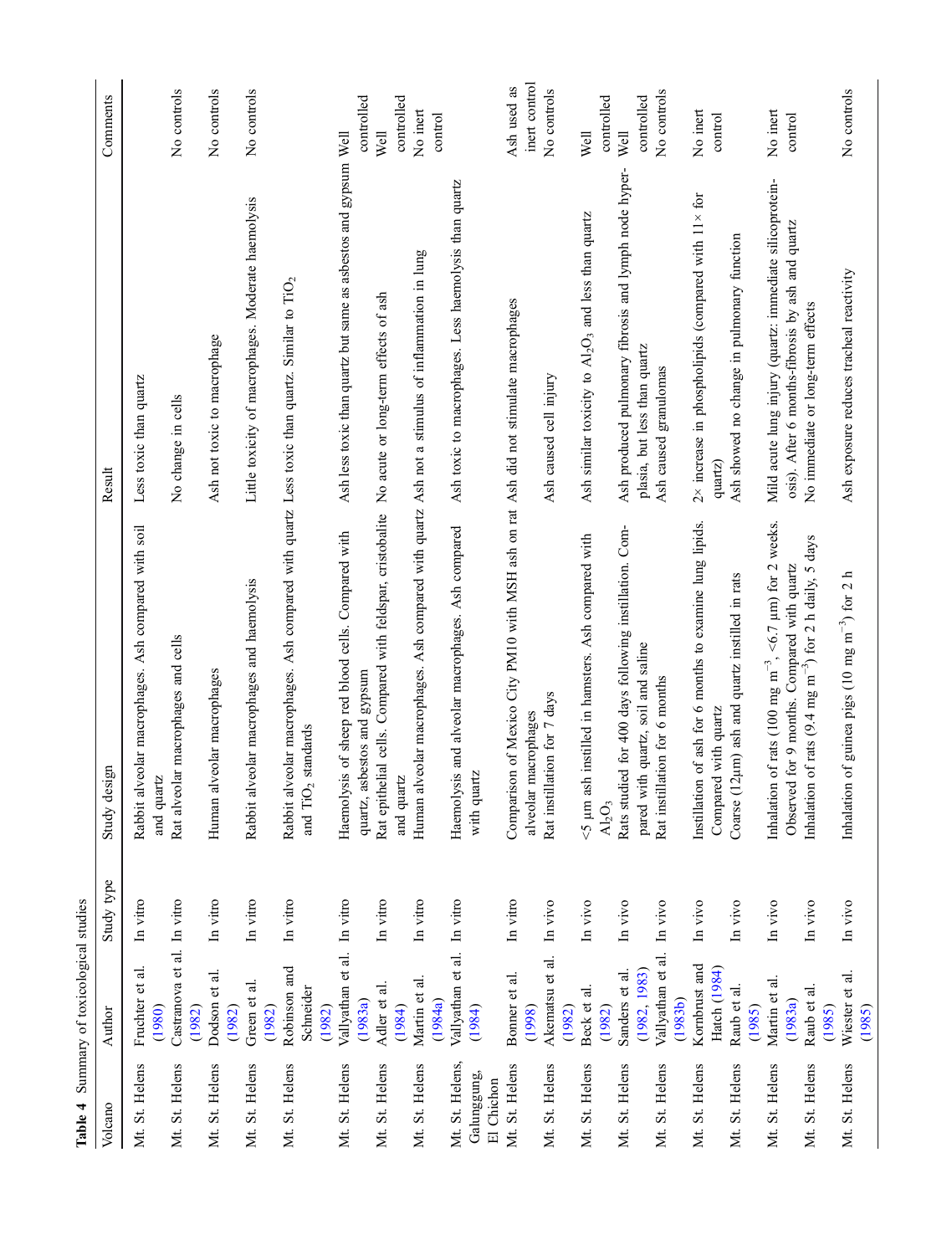| Table 4 (continued) |                                                             |            |                                                                                                                                                                        |                                                                                                                                   |                     |
|---------------------|-------------------------------------------------------------|------------|------------------------------------------------------------------------------------------------------------------------------------------------------------------------|-----------------------------------------------------------------------------------------------------------------------------------|---------------------|
| Volcano             | Author                                                      | Study type | Study design                                                                                                                                                           | Result                                                                                                                            | Comments            |
| Mt. St. Helens      | Wehner et al.<br>(1986)                                     | In vivo    | Inhalation of rats (5 or 50 mg m <sup>-3</sup> ), 6 h/day, 5 day/week, High dose showed lesions: less than quartz. Low dose:<br>up to 24 months. Compared with quartz. | minimal effects.                                                                                                                  | No inert<br>control |
| Mt. Sakurajima      | Yano et al.<br>(1985)                                       | In vitro   | Ash tested for inflammation response of cells. Compared Little toxicity and less toxic than inert dust<br>with TiO <sub>2</sub> and asbestos                           |                                                                                                                                   | controlled<br>Well  |
| Mt. Sakurajima      | Shirakawa et al. In vivo<br>(1984)                          |            | and inhalation of rats $(29 \text{ mg m}^{-3})$<br>Injection                                                                                                           | Ash induced bronchitis, emphysema, degeneration of blood No controls<br>vessels, fibrosis                                         |                     |
| Mt. Sakurajima      | Kariya et al.<br>(1992)                                     | In vivo    | Histopathological changes in 25 dogs                                                                                                                                   | No obvious effects in canine lung                                                                                                 |                     |
| Soufrière Hills     | Cullen and Searl In vitro<br>(1998)                         |            | Cytotoxicity on human epithelial cells and rat alveolar<br>macrophages. Compared with toxic and inert dusts.                                                           | Less toxic than quartz, but greater toxicity than inert control Well                                                              | controlled          |
| Soufrière Hills     | Wilson et al.<br>(2000)                                     | In vitro   | Haemolysis and human epithelial cell toxicity. Compared Less toxic than quartz, but greater toxicity than inert<br>with toxic and inert dusts                          | control. Haemolysis dose-dependent                                                                                                | controlled<br>Well  |
| Soufrière Hills     | Cullen et al.<br>(2002)                                     | In vivo    | with inert dust                                                                                                                                                        | Inhalation of rats for 5 days/week for 8 weeks. Compared Greater inflammation in ash-exposed rats than inert control No fibrogen- | ic control          |
| Soufrière Hills     | Cullen et al.<br>(2002)                                     | In vivo    | Instillation of ash into rat lung for 24 h. Compared with Inflammation similar to inert controls<br>quartz and inert controls                                          |                                                                                                                                   | controlled<br>Well  |
| Soufrière Hills     | Cullen et al.<br>(2002)                                     | In vitro   | Haemolysis and human epithelial cell toxicity. Compared No significant difference between ash and inert control<br>with toxic and inert dusts                          |                                                                                                                                   | controlled<br>Well  |
| Soufrière Hills     | Housley et al.<br>(2002)                                    | In vivo    | Instillation of rats for up to 9 weeks. Compared with<br>cristobalite, quartz and inert controls                                                                       | Little inflammation or enlargement of lymph nodes<br>compared with toxic dusts                                                    | controlled<br>Well  |
| Soufrière Hills     | Richards (2004)<br>Lee and                                  | In vivo    | Instillation of rats for up to 49 weeks. Compared with<br>anorthite and cristobalite                                                                                   | Enlargement of lymph nodes and increased cell numbers<br>observed at highest dose towards end of experiment                       | controlled<br>Well  |
|                     | For information on dose and exposure time of Mt. St. Helens |            | studies, see Martin et al. (1986), Table 1                                                                                                                             |                                                                                                                                   |                     |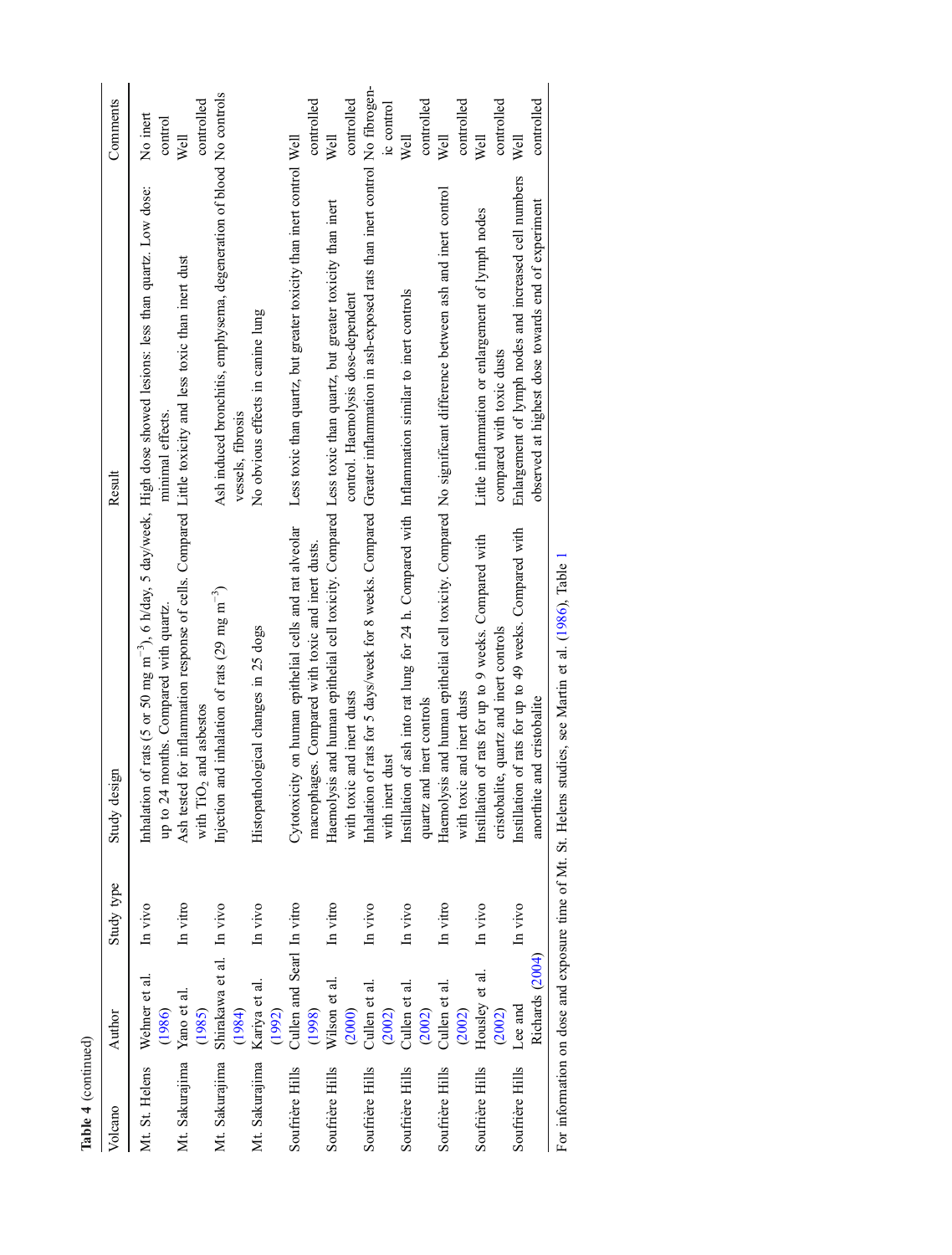tentatively conclude that the Mt. St. Helens ash was much less toxic than pure crystalline silica in normal lungs, but could form pulmonary fibrosis in large doses over long durations of exposure (Martin et al. [1983b\)](#page-22-0). Therefore, people (including outdoor occupational groups) who were exposed to this ash were probably at low risk of fibrotic disease as exposures had been short and generally not very high.

Bonner et al. [\(1998](#page-20-0)) compared the respiratory toxicity of Mt. St. Helens dust with urban ambient  $PM_{10}$  from Mexico City in in vitro experiments with rat alveolar macrophages. They found that all Mexico City samples provoked the macrophages to produce a response while volcanic ash produced no response.

# Mt. Sakurajima, Japan

Mt. Sakurajima, in the south of Kyushu Island, Japan, has been in eruption since 1955. It has frequent, often daily, summit explosions, exposing the population of Kagoshima Island and the nearby city of Kagoshima (10 km west) to volcanic ash. The volcano erupts andesitic/dacitic domeforming lava but dome-growth phases are short lived because of the frequent explosions. There is, therefore, limited time for cristobalite production through vapourphase crystallisation and devitrification, as was found, for example, at the Soufrière Hills volcano, Montserrat.

It has been estimated that ~1,100 tons  $km^{-2}$  of ash are deposited every month around Mt. Sakurajima (Yano et al. [1985](#page-23-0)). The frequency of eruptions and quantity of particulate matter in the atmosphere have prompted concern about the potential health hazard of the ash. Several epidemiological and toxicological studies have been carried out and are summarised below.

#### Characterisation of the ash

Despite many epidemiology and toxicology studies having been published on the Mt. Sakurajima ash, none of them contain sufficient data on the characterisation of the ash itself. Many of them (e.g. Yano et al. [1987](#page-23-0)) state that the ash particles were too large to be respirable and there was negligible crystalline silica present. Yano et al. ([1985](#page-23-0)) studied the physico-chemical characteristics of Mt. Sakurajima ash collected 8 km from the crater using a high-volume air sampler with cyclone over 24 h. The elemental composition of the sample was measured with SEM-EDX and transmission electron microscopy (TEM) indicating that around 30 wt% of the ash was silica, although it is not clear if this refers to crystalline silica. Table [1](#page-3-0) shows that the Mt. Sakurajima sample analysed by Horwell (submitted) contains <1 wt% respirable material, indicating that the ash is comparatively coarse and, therefore, is unlikely to be a major chronic respiratory health hazard even over long exposure durations.

Epidemiological and clinical studies

At least ten epidemiological studies and two clinical studies have been carried out on the population surrounding Mt. Sakurajima. These are summarised in Tables [2](#page-7-0) and [3](#page-9-0). Wakisaka et al. (Wakisaka et al. [1978](#page-22-0), [1983a,b,](#page-22-0) [1984](#page-23-0), [1985](#page-22-0); Wakisaka and Yanagihashi [1986\)](#page-22-0) carried out at least six epidemiological studies (published in Japanese) which address asthma in schoolchildren and variations in mortality and disease at different distances from the volcano. Their studies found that there was higher asthma prevalence in areas receiving higher ashfall. However, Uda et al. [\(1999](#page-22-0)) also examined asthma in schoolchildren, but did not find any difference between the exposed and control groups.

In 1982, the Research Committee on Volcanic Emissions ([1982\)](#page-22-0) reported on a medical study involving residents in the town of Sakurajima, situated 5 km from the crater (2,136 adult residents studied, 50% of total population) and a control area (Oura, 50 km southwest of the crater, 2,164 adult residents studied, 75% of total population). No cases of pneumoconiosis were observed despite some participants having been exposed to the ash for decades. A slight decrease in lung function was detected in women in the Sakurajima area compared to the control area. It was concluded that the TSP concentrations were not high enough to cause major changes in lung function.

Yano et al. [\(1986](#page-23-0)) carried out a cross-sectional epidemiological study on 2006 women, aged 30–59, from three areas subjected to different concentrations of airborne ash. The results showed that non-specific respiratory diseases and related symptoms were very low in all areas, but when the three areas were compared, there was an increase in symptoms with increasing TSP levels. This study was repeated by Yano et al. [\(1990](#page-23-0)) in another highexposure area and a corresponding control area, with a similar number of participants (1991 women aged 30–59). The prevalence of non-specific respiratory disease was slightly higher in the high-exposure area, consistent with the results of the previous study.

Higashi et al. [\(1987\)](#page-21-0) concentrated on the seasonal variation in TSP levels. Results showed that, for most of the questions relating to respiratory symptoms, positive responses were higher in winter compared to summer. It is not clear if these results were related to exposure to volcanic ash.

Yano et al. ([1987\)](#page-23-0) studied the lung function of loggers working in three forested areas exposed to Mt. Sakurajima ash. No cases of respiratory impairment were observed and there were no differences among loggers in the different forest areas, despite the TSP varying with distance from the volcano. Yano et al. [\(1990](#page-23-0)) believe that their negative findings were because the ash was of non-respirable size and was relatively inert.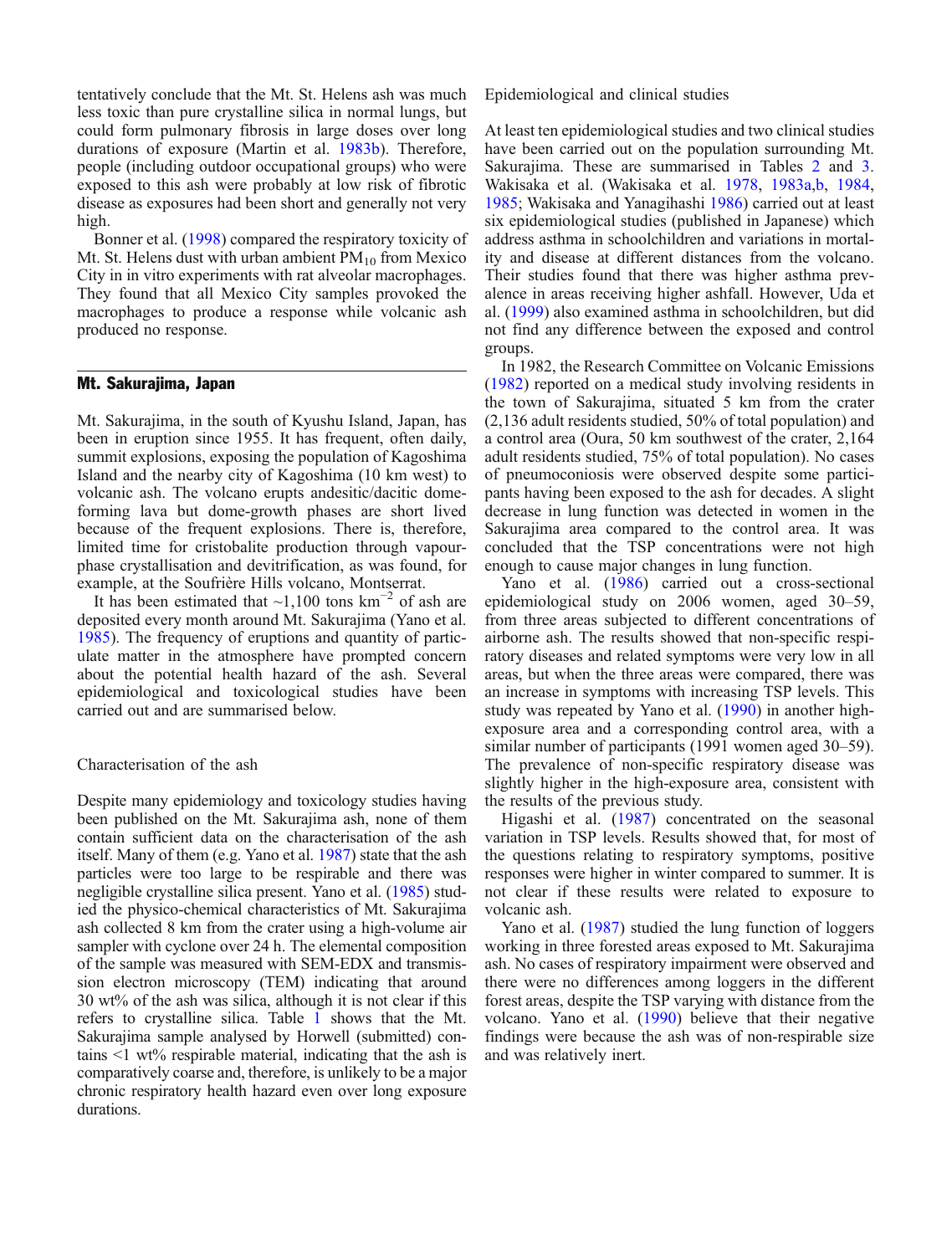## <span id="page-13-0"></span>Toxicological studies

Yano et al. [\(1985](#page-23-0)) examined the in vitro cytotoxicity of the ash and its ability to elicit biological responses related to inflammation. The ash produced little cytotoxicity in cultures and was considerably less toxic than  $TiO<sub>2</sub>$ , the inert control dust.

Shirakawa et al. ([1984\)](#page-22-0) observed that the inhalation of ash led to histopathological changes in the respiratory organs of study animals. The ash induced bronchitis, pulmonary emphysema, degeneration of blood vessels, dust nodes and fibrosis. They used high exposure levels (29 mg m−<sup>3</sup> ), but no positive or negative control dusts.

Kariya et al. ([1992](#page-22-0)) examined the amount of intrapulmonary particulate deposits (IPD) and histopathological changes in 25 abandoned or stray dogs in areas affected by volcanic ash in comparison with 13 abandoned or stray dogs in a control area. Age-associated increase of IPD was noted, but mean IPD values were not different between the two groups.

# Soufrière Hills, Montserrat, West Indies

The Soufrière Hills volcano began erupting on 18 July 1995 after a repose of about 400 years. Elevated levels of cristobalite in the ash were believed to have been produced by devitrification and vapour-phase crystallisation processes within the andesite dome (Baxter et al. [1998](#page-20-0)). The dome-forming eruption caused intermittent ashfalls in populated areas of the island during the cycles of dome building and collapse. This has presented a more significant exposure problem than Mt. St. Helens because of the frequent ashfalls until 2003, during which the ash would be present and remobilised in the environment for days or weeks, until heavy rain fell (Fig. 5). In 2004, a probabilistic health risk assessment for the development of silicosis was completed which estimated the individual risk for people

Fig. 5 Driving a jeep in the Montserrat Exclusion Zone after the ashfall on 29 July 2001. The dry, fine ash is readily resuspended by traffic. In populated areas, where the ashfalls were less frequent, conditions were much better due to regular removal of ash by road crews

living in different parts of the island should the eruption continue overall for up to 20 years, as volcanologists had forecasted that the eruption had at least a 50% probability of continuing for more than 10 years (Cowie et al. [2003](#page-20-0)).

#### Characterisation of the ash

The Soufrière Hills ash is formed in several ways. Firstly, pyroclastic flows form as parts of the unstable dome collapse, generating lofting, co-ignimbrite ash plumes from the fragmented rock. The resulting fallout is known as a 'dome-collapse ash-fall' deposit. Secondly, during explosion episodes, ash is formed from the explosion itself and is also generated in pyroclastic flows which result from column collapse. The plumes which loft from the pyroclastic flows are entrained in the main column plume. Therefore the two explosion ash sources are treated as one here. Thirdly, ash-sized particles are also found in the pyroclastic flow deposit matrices from both explosive and dome-collapse eruptions.

Baxter et al. ([1999](#page-20-0)) characterised the sub-10-μm fraction of the Soufrière Hills ash. They found that a dome-collapse ash-fall deposit typically contained  $13-20\%$  <10  $\mu$ m particles. Explosive ash-fall deposits had  $13-14\%$  <10  $\mu$ m material. As with the Mt. St. Helens studies, Baxter et al. ([1999\)](#page-20-0) quantified crystalline silica using several methods, including the removal of plagioclase and other minerals with the Talvitie method. They found that the sub-10 μm dome-collapse ash-fall deposit contained  $10-27$  wt% crystalline silica, significantly higher than for explosive ash-fall samples  $(4–6 \text{ wt\%})$ . The crystalline silica was composed of cristobalite, tridymite and minor quartz.

Horwell et al.  $(2003b)$  $(2003b)$  $(2003b)$  studied the respirable (<4  $\mu$ m) fraction of the Soufrière Hills ash. Dome-collapse ash-fall deposits are significantly richer in respirable particles  $(12 \text{ wt%)}$  than other tephra types, in particular the domecollapse pyroclastic-flow matrices  $(3 \text{ wt\%})$ . Within the

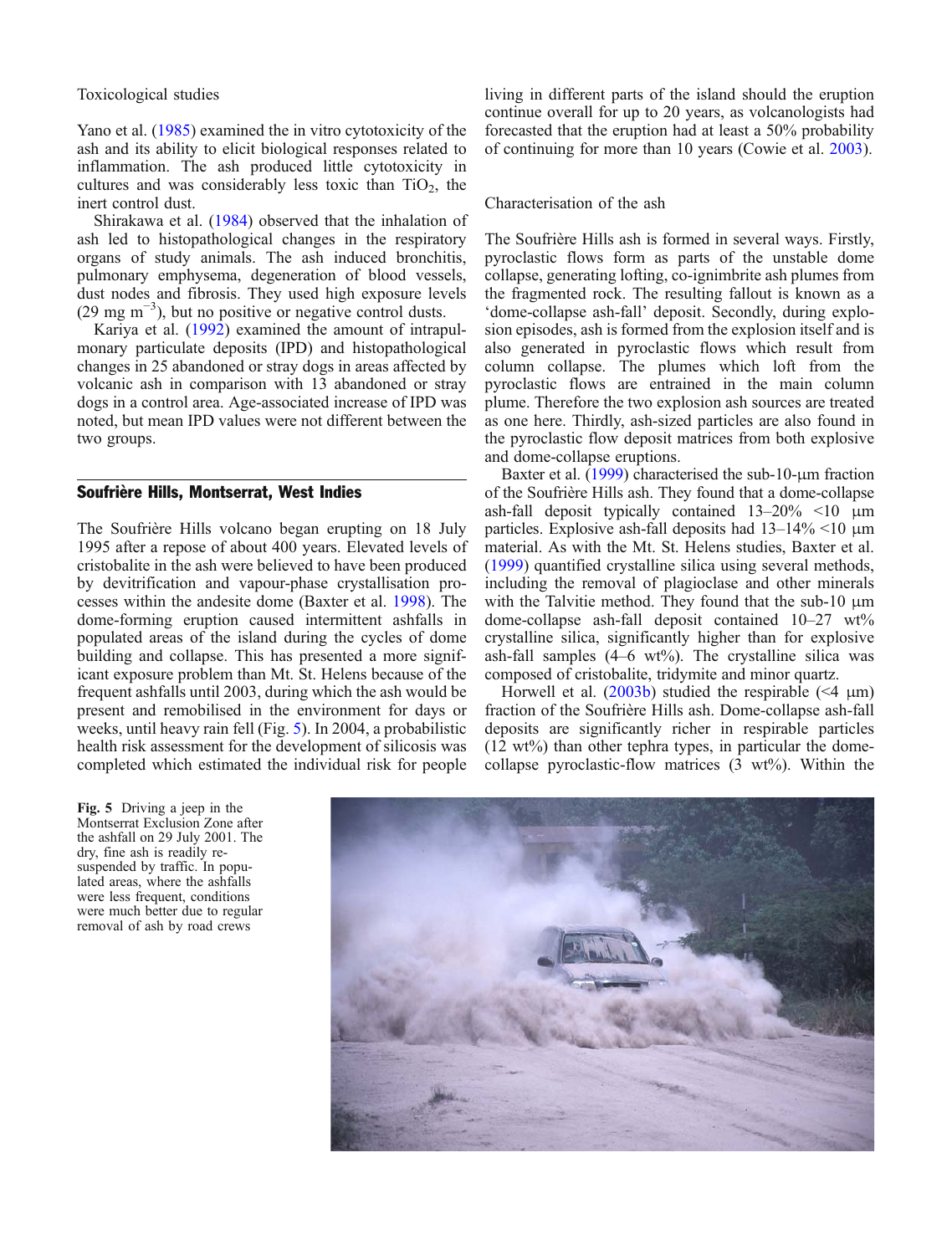respirable fraction, dome-collapse ash-fall contains the highest proportion of crystalline silica particles (20–27) number %, of which 97% is cristobalite), compared with other tephra types (0.4–5.6 number %). This enrichment of crystalline silica in the dome-collapse ash-fall is most pronounced in the very-fine particle fraction (sub-2 μm). This is due to significant size fractionation during fragmentation of pyroclastic flows, resulting in a finesdepleted pyroclastic flow matrix and a fines-rich domecollapse ash-fall deposit (Horwell et al. [2001\)](#page-21-0). For all samples (ash-fall deposits and pyroclastic flow matrices), the sub-4  $\mu$ m fraction comprised 45–55 wt% of the sub-10 μm fraction. Horwell et al. ([2003b\)](#page-21-0) also studied the concentration of ash particles re-suspended by road vehicles on Montserrat (Fig. [5\)](#page-13-0). The concentration decreased exponentially with height above the ground, indicating higher exposure for children compared with adults. For example,  $PM<sub>4</sub>$  concentrations at 0.9 m (height of a 2-year-old child) were three times that at 1.8 m (adult height). Baxter et al. ([1999\)](#page-20-0) and Horwell et al. [\(2003b\)](#page-21-0) also quantified the other minerals in the ash, showing that plagioclase and glass were dominant, with minor amphibole, pyroxene and iron oxides.

Within the lung, it is the surface of the particle which will react with endogenous molecules leading to a toxic effect (see [Mechanisms of particle toxicity](#page-4-0) section). Horwell et al. [\(2003a\)](#page-21-0) have shown that the Soufrière Hills volcanic ash is capable of generating free radicals which may react with DNA and other cellular components, initiating a toxic reaction. Both dome-collapse and explosive ash generated three times as many radicals as a quartz control sample (Min-u-Sil standard) of known toxicity. The cause of the radical formation was not crystalline silica but, instead,  $Fe<sup>2+</sup>$  from the surface of iron-containing minerals such as amphibole. Newly erupted samples were capable of generating more radicals than weathered samples where the  $Fe<sup>2+</sup>$  is either leached or oxidised.

### Epidemiological and clinical studies

Several epidemiological and clinical studies have been carried out on the Montserrat population. The studies have focused on (1) the children of the island, (2) the population who stayed on Montserrat and (3) the population who moved to the UK during the eruption, and are summarised in Tables [2](#page-7-0) and [3](#page-9-0).

Forbes et al. ([2003\)](#page-21-0) evaluated the effects of ashfalls on the respiratory health of children in Montserrat using a questionnaire and a lung function survey of 443 children on the school rolls in February 1998. The study took into account the different places of residence of children whose families had moved around the island in response to the gradual enlargement of the 'exclusion zone'. In children aged 12 years and under, the prevalence of wheezing (an asthma symptom) was 18% overall and was greater in those who had been heavily or moderately exposed compared to the group who had been exposed to low levels. The prevalence of exercise-induced bronchospasm in 8–12year olds was about four times higher in those who were currently heavily exposed to volcanic ash compared to those exposed to low levels. The results indicated a need to limit the exposure of children to volcanic ash and to ensure that they receive optimum treatment for their asthma.

Cowie et al. ([2001a](#page-20-0)) targeted workers from all occupational groups with potentially high volcanic ash exposures. A survey was conducted in October 2000 on 421 subjects. The prevalence of respiratory symptoms was relatively low with no evidence of chest abnormalities on X-rays, despite many workers having been exposed to ash on a regular basis. Respiratory symptoms and decreased lung function were observed for gardeners and road-workers (two of the dustiest occupations, see Fig. [1\)](#page-1-0) but there was no evidence that other occupations such as domestic cleaning, affected the health of the subjects.

Cowie et al. [\(2001b\)](#page-20-0) carried out a survey on Montserrat residents who had relocated to the UK. There were 465 respondents to a postal questionnaire, a response rate of only 25%. The prevalence of respiratory symptoms was higher than in the general UK population. This may, in part, be due to the effects of moving to a new country with a change in climate and different disease immunities. A relationship between exposure to ash from heavy ashclearing activities and the occurrence of respiratory symptoms was noted but there was no relationship with domestic occupations. The results of these two studies were reassuring, but the low response rate in the latter reduced the weight that could be placed on its findings.

#### Toxicological studies

Toxicological studies carried out on the Soufrière Hills ash are summarised in Table [4](#page-10-0). All of the studies found the ash to have a similar or greater toxicity than inert controls but was significantly less toxic than quartz.

Cullen and Searl ([1998](#page-20-0)) carried out in vitro tests on human epithelial cells and rat alveolar macrophages. The ash was compared to both toxic and inert dusts, and the effects of pre-washing the ash were investigated. The ash caused a level of epithelial cell injury similar to that of quartz (DQ12 standard) and clear dose-related effects. The ash was more reactive than the inert control  $(TiO<sub>2</sub>)$  and less reactive than quartz in the macrophage. There was no significant change in the cytotoxicity following washing with water and no significant differences in toxicity between the three samples analysed, all of which had varying quantities of cristobalite, indicating that crystalline silica was not the only cause of reactivity. Cullen and Searl ([1998\)](#page-20-0) suggest that the toxicity observed could be due to  $Fe<sup>2+</sup>$  in the ash.

Wilson et al. ([2000\)](#page-23-0) used the same samples of volcanic ash as Cullen and Searl [\(1998\)](#page-20-0) and also examined the competence of human epithelial cells and the ability of volcanic ash to induce sheep blood haemolysis (destruction of red blood cells). Results showed a similar decrease in metabolic competence of epithelial cells to Cullen and Searl's ([1998\)](#page-20-0) experiments. The ash samples induced a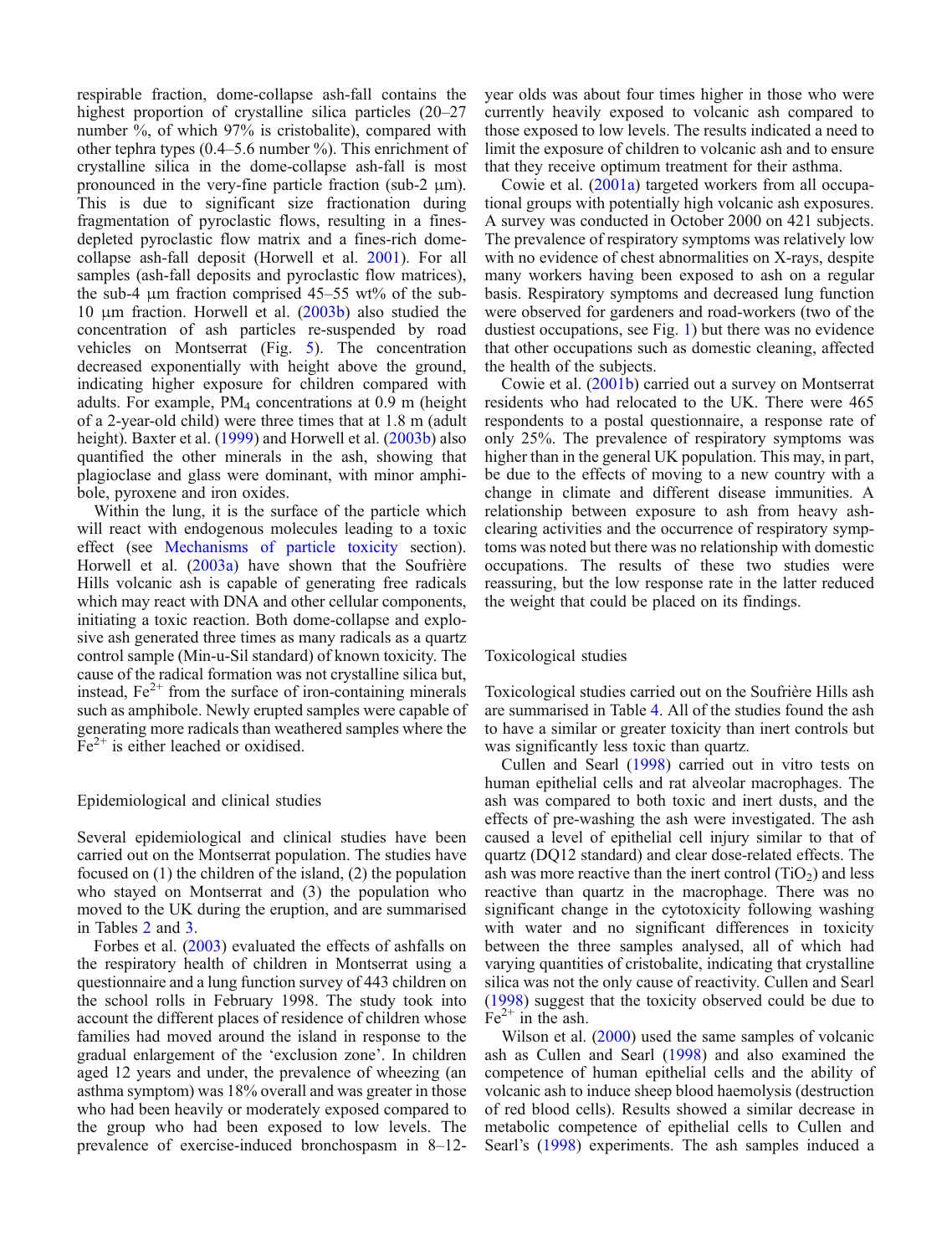dose-dependent increase in haemolysis, which was less than that of quartz but more than  $TiO<sub>2</sub>$ . Neither the cristobalite content nor the surface area of the ash samples correlated with the observed reactivity of the samples.

Cullen et al. [\(2002](#page-20-0)) carried out an inhalation study, an instillation study and further in vitro studies. The inhalation experiment was designed to test the null hypothesis that, dose for dose, inhaled volcanic ash causes no greater lung inflammation than a low-toxicity control dust (see Table [4](#page-10-0) for details). Animals were sacrificed at 14, 28, 42 and 56 days from the start of exposure. Lung fluid was examined for the presence of inflammation markers (e.g. increased cell numbers). Lung inflammation and cell damage were greater for ash-exposed rats than the control rats. It was concluded that the volcanic ash was more toxic than nuisance dust particles of similar size and that prolonged exposure could lead to fibrosis.

The instillation experiment was conducted to test the inflammatory response of volcanic ash with those of toxic and low-toxicity control dusts. After 24 h, the ash samples induced similar levels of inflammation to the  $TiO<sub>2</sub>$  control and a saline control. Quartz produced a significantly greater inflammation than the saline control.

The in vitro study documented in Cullen et al. ([2002\)](#page-20-0) is similar to that reported by Cullen and Searl [\(1998](#page-20-0)) and Wilson et al. ([2000\)](#page-23-0). Two tests were used: (1) the haemolysis of sheep red blood cells as an indicator of surface reactivity of the ash and its potential cytotoxicity; (2) use of epithelial cells as indicators of the ability of dusts to damage cell membranes. The ash was compared with  $TiO<sub>2</sub>$  inert control and DQ12 quartz, as with previous experiments. Neither the haemolysis assays nor epithelial cell tests showed a significant difference between  $TiO<sub>2</sub>$  and volcanic ash. From the results of the in vitro and in vivo studies and comparison with other inhalation studies, Cullen et al. [\(2002](#page-20-0)) concluded that the Montserrat ash has a toxicity similar to that seen with mixed coal-mine dusts and that the toxicity observed could be related to  $Fe^{2+}$ .

Housley et al. [\(2002](#page-22-0)) conducted an in vivo instillation study where two samples of volcanic ashfall (one explosive, one dome-collapse) were instilled into rats, which were sacrificed at 1, 3 and 9 weeks. Bio-reactivity was assessed by increases in lung permeability and inflammation, changes in epithelial cells and increases in lymphnode size. The ash samples had little effect compared to cristobalite or DQ12 quartz, which induced inflammation and enlargement of lymph nodes.

A more detailed instillation study was carried out by Lee and Richards ([2004\)](#page-22-0). Rats were instilled with different doses of respirable dome-collapse ash-fall with control groups being exposed to anorthite and cristobalite (inert and toxic controls, respectively). The rats were sacrificed at different time intervals up to 49 weeks. The anorthite and low-dose ash treatments showed no toxic effects. Medium and high doses of ash caused enlargement of lymph nodes and increased cell numbers, most noticeably at 49 weeks, but no evidence of fibrosis. In contrast, the cristobalite treatment caused progressive inflammation and cell prolif-

eration, and by 49 weeks, fibrosis of the lung and lymph nodes. The late occurrence of inflammation in rats exposed to volcanic ash suggests a delayed toxic effect which may be due to leaching of a protective aluminium or glass coating from the surface of cristobalite particles in the lung. A coating or intergrowth of glass or, theoretically, aluminium could be generated as cristobalite forms through devitrification in the dome, but it is not yet known if this is the case. These results indicate that short-term assays may not be a good measure of longer-term pathological effects.

A synthesis of the scientific evidence and a probabilistic approach to the silicosis risk

Following the release of the findings of the above toxicological studies, UK experts synthesised the results, concluding that the ash was moderately toxic to the lung, but less than was predicted from its cristobalite content (Cowie et al. [2003\)](#page-20-0). Recent work on silicosis has shown that the health risk of siliceous dusts does not correlate as closely as is often supposed with their crystalline silica content (Health and Safety Executive [2002](#page-21-0), [2003\)](#page-21-0). Several factors can modulate the silicosis hazard of dusts containing crystalline silica. The UK Health and Safety Executive reviews (Health and Safety Executive [2002](#page-21-0), [2003\)](#page-21-0) highlight: (1) the polymorphic type (i.e. quartz or cristobalite); (2) the presence of other minerals, especially aluminiumcontaining clay, which is protective; (3) particle size and 4) variability between freshly fractured and 'aged' surfaces. All of these are likely to be relevant for volcanic ash. For its toxicity ranking, the expert group considered that the Montserrat ash should be regarded as a mixed-dust comparable to coalmine dust in which quartz particles are mixed with other minerals (kaolin, illite) and carbon particles. In such dusts, the reactivity of quartz and components such as iron can induce separate effects (Donaldson et al. [2001](#page-20-0)). The most relevant comparison for Montserrat was considered to be an epidemiological study of Californian diatomaceous earth workers (Hughes et al. [1998](#page-22-0)). The exposure-disease function from this study was applied to estimates of exposure on Montserrat to obtain the probability of developing silicosis from the volcanic ash (Cowie et al. [2003](#page-20-0)). The findings indicate that a significant risk (approximately  $>1\%$ ) of developing early radiological signs of silicosis exists for the population (especially children and outdoor workers such as gardeners) in the areas most frequently affected by ashfalls if the volcano continued its pattern of behaviour for more than 10 years. To protect the population and reduce this risk requires active measures to minimise ash exposure and regular health monitoring (Cowie et al. [2003\)](#page-20-0).

Risk assessment exercises are required in future eruptions occurring in populated areas, as the health risks of ash from different volcanoes will be different. Indeed, it is only a working assumption (but a reasonable one) that the ash from the Soufrière Hills volcano will have the same toxicity ranking throughout its eruption.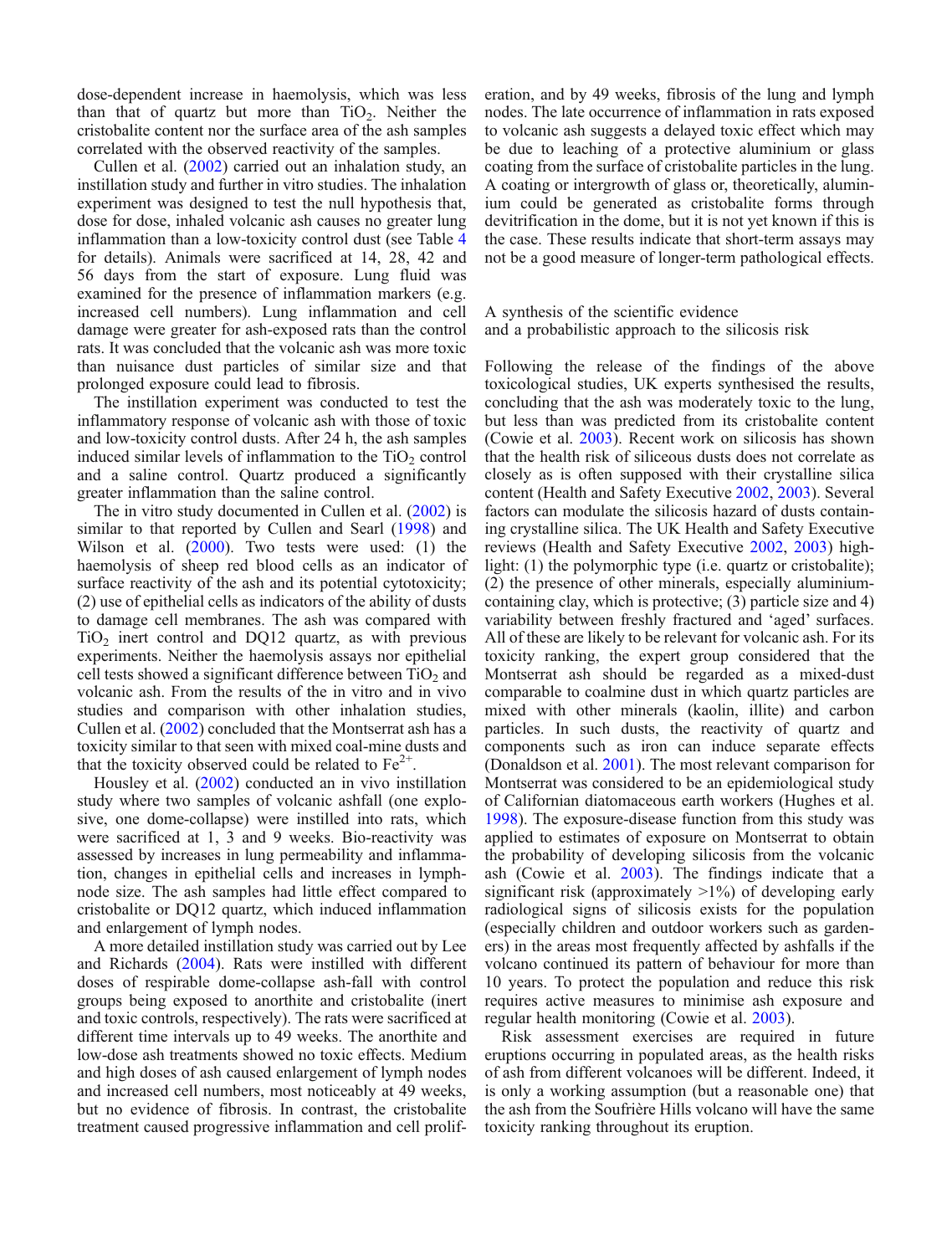# Health studies at other volcanoes

Besides Soufrière Hills, Mt. St. Helens and Sakurajima, very few volcanoes have specifically been studied for the determination of the health hazard of their ash. The few studies performed make it difficult to draw firm conclusions about the toxic nature and characteristics of the ash studied.

## Mt Pinatubo, Philippines

The eruption of Mt Pinatubo, on 15 June 1991, produced the greatest ashfall of the late twentieth century. Though most of the ash fell into the South China Sea, substantial quantities fell on communities in the vicinity of the volcano, affecting one million people. Major cities experienced <15 cm of ash deposit, but the weight of this deposit (combined with rainwater) led to roof collapse of many buildings with 320 deaths and numerous injuries. An epidemiological surveillance system was set up by the Department of Health, Manila, in clinics, hospitals and refugee centres (50,000 out of 60,000 people living within 30 km of the volcano had been evacuated to these centres just before the eruption), monitoring for respiratory and infectious diseases. No increases in acute respiratory diseases, including asthma, were found, despite a continuous ash plume which deposited fine ash for weeks. The ash, in composition and particle size, corresponds closely to the Mt. St. Helens ash. Moderately bad air pollution was caused as the ash dried and was resuspended by traffic. The absence of evidence for acute health effects was striking, but may have been related to the heavy rain which fell concurrently, compacting the ash deposits, aiding its removal from roads, and leading to less resuspension. Deposits have been substantially added to by lahar activity over the years, yet no studies on long-term health effects have been performed in the ash-affected communities.

#### Mt. Spurr, Alaska

Anchorage is a city of 240,000 people with few sources of industrial air pollution. The main sources of particulate pollution are vehicle related or from ashfall from volcanic eruptions. In August 1992, Mt. Spurr, 60 miles west of Anchorage, erupted, giving a 24-h average  $PM_{10}$  concentration of 565 μg m<sup>-3</sup> in Anchorage on the day after the eruption, where the deposit was 3 mm in depth. Hourly PM<sub>10</sub> levels reached a maximum of 3,000 μg m<sup>-3</sup> in Anchorage on the day of the eruption. Gordian et al. ([1996\)](#page-21-0) were already carrying out an epidemiological study on the Anchorage population when the eruption occurred. The average  $PM_{10}$  concentration on the days following the eruption was 70  $\mu$ g m<sup>-3</sup>, compared with 40  $\mu$ g m<sup>-3</sup> during the unaffected period. Gordian et al. [\(1996\)](#page-21-0) examined the association between average daily  $PM_{10}$  and temperature with daily outpatient visits for respiratory disease including asthma, bronchitis and upper respiratory tract illness. The

study was conducted between May 1992 and March 1994. Characterisation of the ash showed that 20 wt% of the PM<sub>10</sub> was <2.5  $\mu$ m diameter. Concentrations of crystalline silica or other minerals in the ash were not estimated. Their results show that an increase of 10  $\mu$ g m<sup>-3</sup> of PM<sub>10</sub> resulted in a 3–6% increase in visits for asthma and 1–3% increase for upper respiratory tract diseases. However, this trend was not observed in the period immediately after the eruption and only became apparent in 1993. This is probably because the Anchorage residents were advised to minimise exposures by staying indoors and wearing dust masks during and after the eruption. Gordian et al. ([1996\)](#page-21-0) also proposed that volcanic ash is not toxic until after mixing with combustion-related fine particles.

Choudhury et al. [\(1997](#page-20-0)) surveyed medical insurance claims of State and Municipal employees to investigate the association between upper respiratory tract infections and  $PM_{10}$  pollution (including volcanic ashfall), but none was found.

#### Popocatepetl, Mexico

Popocatepetl is situated 70 km southeast of downtown Mexico City, and 45 km southwest of the city of Puebla. After five decades of dormancy, Popocatepetl began a new phase of eruption on 21 December 1994, prompting the temporary evacuation of 76,000 people. This eruptive episode lasted over 4 months and deposited ash over an area of 4,000 km<sup>2</sup> . Peak TSP levels occurred in the first 20 days (maximum 1,440 μg m<sup>-3</sup>) and then decreased irregularly over the following 4 months. Rojas-Ramos et al. ([2001\)](#page-22-0) studied 35 non-smoker farmers (male and female) who live in small towns, 25 km to the east of the volcano. They collected data on lung function and symptoms immediately after the eruption and again after 7 months which showed increased incidence of respiratory symptoms and decrease in lung function of the farmers studied. The symptoms decreased to normal levels at the seventh month of testing, indicating a transient response. The ash reportedly contained <3.5% free silica as cristobalite. Some  $32\%$  of the ash sample was  $\leq 38 \mu$ m (the smallest sieve size used). The volcano resumed its eruptive activity in 1996, with populations being intermittently exposed to low levels of ash.

#### Cerro Negro, Nicaragua

The eruption of Cerro Negro near the city of Leon, Nicaragua, on 9 April 1992 distributed an estimated 1.7 million tons of ash over a  $200 \text{ km}^2$  area. Cerro Negro produces basaltic ash, with a high iron content and virtually no crystalline silica. Malilay et al. ([1996\)](#page-22-0) assessed the health effects of the ash on approximately 300,000 residents, using data obtained by the national epidemiologic surveillance system. Visits to health-care facilities for acute-respiratory illnesses increased in two study communities, one within (six times more frequent) and one near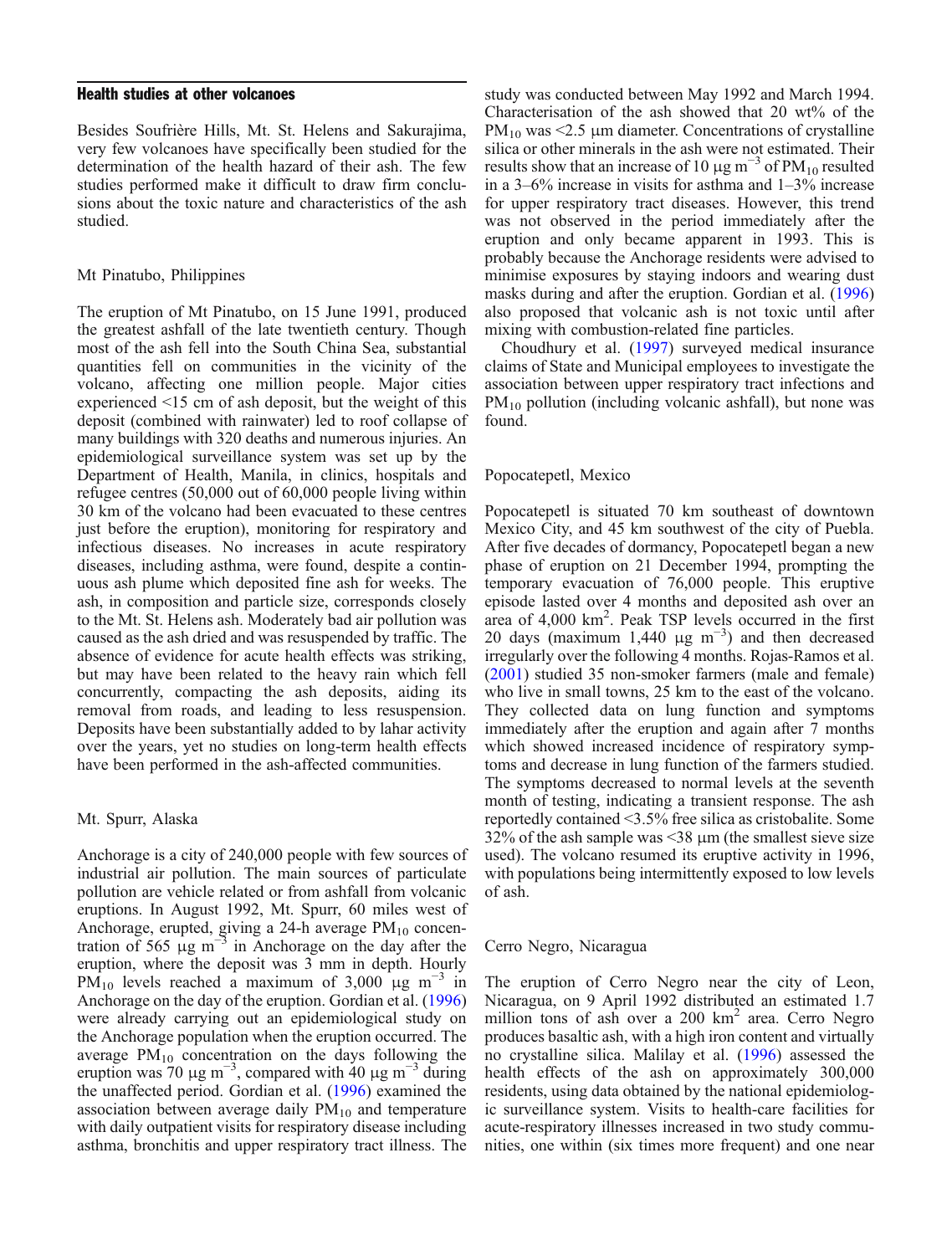(3.6 times more frequent) the disaster zone. Most of the visits were for infants and children less than 5 years old. In addition, many health clinics and the hospital in Leon, located in an area which had received 2–3 cm depth of ash, anecdotally reported marked increases in patients attending with asthma. Basaltic eruptions are associated with coarse ash formation, but the Cerro Negro ash contained a substantial proportion of  $PM_{10}$  (2 wt% of fall deposit in Leon) which was re-suspended by strong winds for weeks after the event. This eruption was important in being followed by an outbreak of asthma lasting weeks in the population following a single ashfall. Unfortunately, no follow up studies could be done and so the precise explanation for this dramatic impact is not known.

#### Mt. Ruapehu, New Zealand

Mt. Ruapehu is the southern-most volcano in the Taupo Volcanic Zone, central North Island, New Zealand. In June 1996, Mt. Ruapehu erupted for 2 days and deposited over 7 million tons of ash over central North Island, but with light ashfalls on the cities of Taupo and Rotorua. The acute health effects of this eruption were studied by Hickling et al. ([1999\)](#page-21-0). The study population comprised people living in areas which received >0.25 mm ashfall. The control population was unexposed to ash. Discharge rates from public hospitals were measured for 3 months following the eruption and compared with the corresponding periods for the previous 7 years. The only detrimental respiratory effect detected was a borderline increase in bronchitis.

Bradshaw et al. [\(1997](#page-20-0)) investigated the prevalence of respiratory symptoms in known asthma patients, following exposure to volcanic ash caused by another short eruption of Mt. Ruapehu in September 1995. A postal questionnaire was answered by 723 previously identified asthma sufferers 2 months after the first major eruption. The prevalence of nocturnal shortness of breath in the last 2 months was 29.3% in the exposed group and 24.7% in the non-exposed group, and 30.9% of the exposed group had an asthma attack in the previous 2 months compared to 31.9% of the non-exposed group. 48.4% of the exposed group used asthma medication in the 2 months following the eruption in comparison to 53% of the non-exposed group. The study therefore showed no association between living in an area exposed to volcanic ash particles and either asthma symptoms or the use of asthma medication.

# Vanuatu Archipelago

Vanuatu, an archipelago of more than 80 islands, forms a portion of an island-arc system extending from New Zealand to New Britain. Continuous low-level basaltic volcanism from Yasur volcano on Tanna Island and Marum and Benbow vents on Ambrym Island, has occurred for as long as records have been kept on Vanuatu. Cronin and Sharp [\(2002\)](#page-20-0) determined the impacts of volcanic emissions on the environment, particularly focussing on fluoride which is easily leached from the surface of volcanic ash and aerosols. Health clinics reported no unusual increases in chronic or acute respiratory problems in the population exposed to volcanic ash compared with other populations on the islands who were not exposed. Reasons cited for the lack of excess respiratory illness are the coarse grain size and low silica content of the ash.

## Mt. Tungurahua, Guagua Pichincha and El Reventador, Ecuador

Mt. Tungurahua started a new eruption in September 1999. A significant ashfall occurred in October 1999, prompting the evacuation of 26,000 people from the rural area downwind of the volcano. The Ecuador Ministry of Health compared respiratory-disease incidence following the eruption with data from previous years. The results indicated that the incidence of upper and lower respiratory infections more than doubled between the two periods of study. A Ministry study of evacuated children found similar, but more pronounced, trends which increased over time (OPS [2000](#page-22-0); Tobin and Whiteford [2001\)](#page-22-0). The ash closely resembled the Soufrière Hills ash in particle size and crystalline silica concentration (Baxter [2003\)](#page-20-0).

The activity of Guagua Pichincha volcano began to escalate in 1998 and two moderate-sized ashfalls occurred in Quito on 5 October and 25 November 1999. An epidemiological study (OPS [2000\)](#page-22-0) showed increases in acute health conditions in Quito during this period. The ash contained substantial respirable material and an elevated cristobalite content (Baxter [2003\)](#page-20-0).

The eruption of El Reventador volcano on 3 November 2002 resulted in a moderate ashfall in Quito (depth 3– 4 mm) and surrounding communities (depth 3–5 cm). The eruption lasted from 3–21 November and concerns arose that the ash and gas emissions from the volcano, located 80 km north-east of Quito, were adversely affecting air quality and the health of the population in Quito. However, hospitals reported that the health impact had been small, with only slight increases in the numbers of patients with upper and lower respiratory tract problems. Some deaths and injuries were reported to have occurred due to falls from roofs during the ash clean-up (Baxter [2003\)](#page-20-0).

# Discussion and conclusions

The small number of clinical, epidemiological and toxicological studies on the health hazard of volcanic ash reported here span less than half a century, and they present a limited view on the acute and chronic health consequences of short and long-term exposure. The reasons for this are related to the limited scope of many of the studies, the infrequency of volcanic eruptions near major population centres and their short duration, and the lack of preparedness for undertaking studies under disaster conditions. Toxicological studies can be criticised as being no substitute for long-term epidemiological follow-up of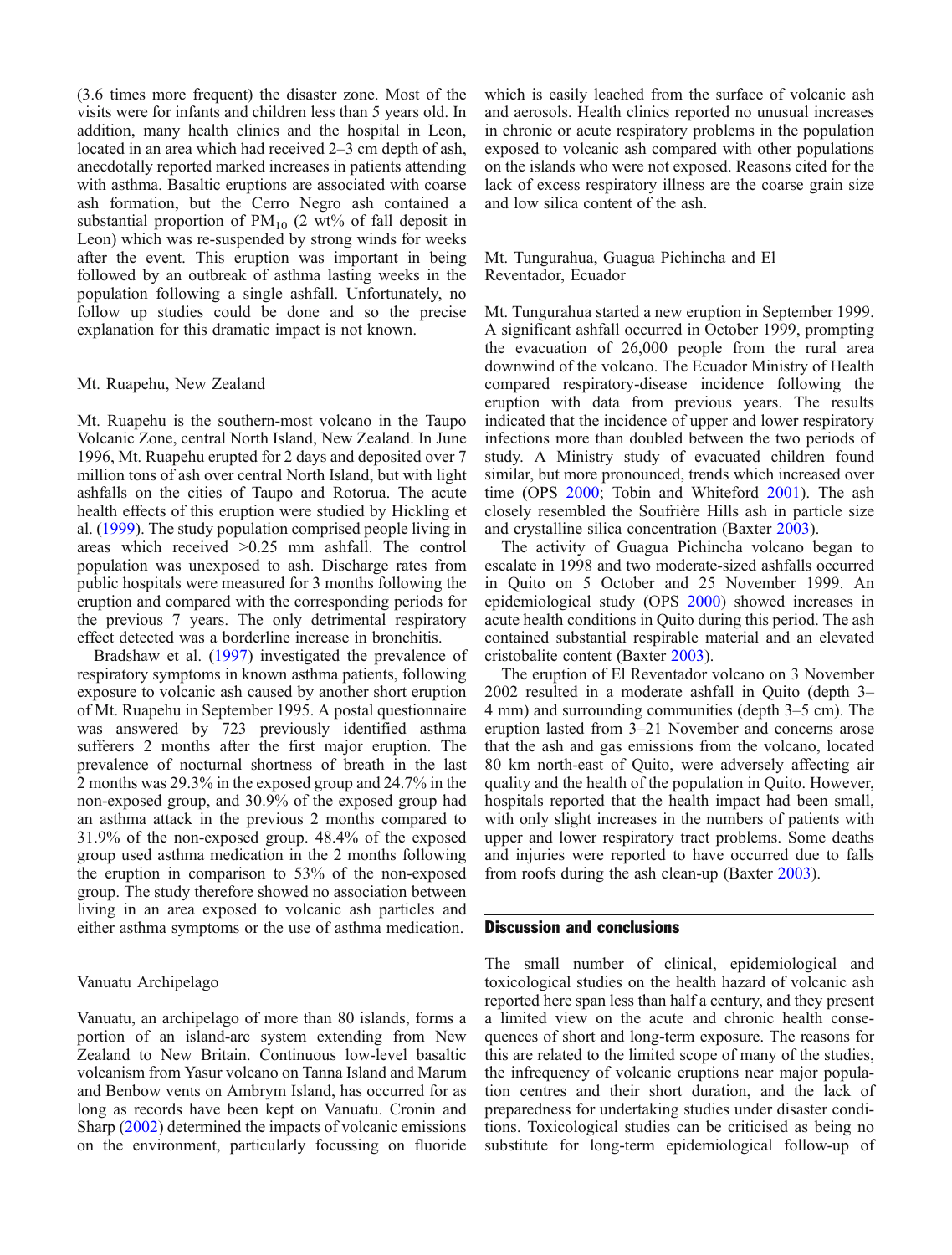populations exposed to volcanic ash, as their results may be of limited applicability to humans and real-life exposures. Despite this, it is possible to draw some general conclusions from the studies about the likely effects of inhaling volcanic ash following an eruption.

# Acute health effects

The variable reporting of asthma-like symptoms after eruptions suggests that the main effects could be shortlived and depend upon the mode of generation of the ash and the fineness of the particles, as well as other factors. However, Burney [\(1999](#page-20-0)) has highlighted the difficulty of establishing consistent evidence for a link between air pollution and asthma in studies of urban air pollution, however self-evident such an association would seem. Anderson [\(1999](#page-19-0)), in a review of major air pollution episodes around the world, also noted the variability in reported effects on asthma, and could offer no explanation. Therefore, we should not be surprised at the wide differences in symptoms reported after volcanic eruptions. Traditional views on asthma are against the condition being caused for the first time by exposure to ash or coarse dust particles, but people with pre-existing asthma and other chronic lung conditions are at greater risk from very dusty conditions, especially when the ash particles are mainly respirable in size (e.g. Baxter et al. [1983,](#page-20-0) Forbes et al. [2003](#page-21-0)).

According to our own experience on Montserrat, the extent that exposure to ash led to worsening of symptoms in asthma sufferers was not adequately studied. A frequently given reason for leaving the island was that a family member, particularly a child, was suffering with asthma. The study of asthma in schoolchildren was undertaken after many families had already left the island (Forbes et al. [2003\)](#page-21-0). Importantly, the study found that the disruption of life by the volcanic crisis had led to children receiving inadequate treatment, in that few were using inhalers. In future, prevalence studies assessing the effects of ash on asthma symptoms and the availability of medication should be undertaken as early as possible in an eruption crisis as part of the risk assessment.

# Chronic health effects

Without information on the quantity and content of the respirable fraction, many of the studies which aim to observe the possible long-term effects of volcanic ash on respiratory health are of limited value. If a dust is already known to be too large to inhale, or does not contain potentially toxic minerals, it could be argued that the motivation for carrying out expensive toxicological or epidemiological studies would be removed. However, our knowledge of what factors constitute the respiratory toxicity of particles continues to rapidly expand at the time of writing. Only the eruptions of Mt. St. Helens and the Soufrière Hills volcano have had robust and full

characterisation studies carried out on the ash. This is a basic requirement before evaluating the acute and chronic health hazard in the population.

Follow-up studies, possibly 20 years or more after the onset of exposure to volcanic ash, are required for human studies of chronic pulmonary effects. The 4-year follow-up study on loggers following the eruption of Mt. St. Helens indicated that there was no need for further studies, as lung function tests showed normal results and exposure to the Mt. St. Helens ash was not prolonged or high enough to have caused respiratory disease. It is possible, however, that a few highly exposed workers could have developed lung abnormalities since those initial studies were undertaken. On Montserrat, it is likely that a few islanders will have been exposed to sufficient ash to cause a risk of developing silicosis, so there is a need for follow-up studies to determine whether the volcanic ash is a long-term respiratory health hazard. This is especially pertinent because the Soufrière Hills volcano is in its eleventh year of eruption with ash emissions (at the time of writing), thereby presenting a long-term exposure risk for the population (Searl et al. [2002](#page-22-0)).

The probabilistic risk assessment on Montserrat was undertaken to predict the chances of developing silicosis if the eruption and ashfalls continued for up to 20 years. The potential for developing silicosis, particularly in children, has been an important consideration in policy making during the crisis, and it has been dependent on obtaining good exposure data in the population (Searl et al. [2002](#page-22-0)). Above all, the mainstay of risk assessment in occupational studies has been the measured exposure levels to crystalline silica (mainly as cristobalite) in the ash, which was used for making broad judgements on the health risk at Mt. St. Helens and Montserrat. This cannot be taken as the sole risk criterion for the development of silicosis, however, as the presence of other minerals in the ash can have a profound influence on the toxicity of crystalline silica in the lung (Health and Safety Executive [2002\)](#page-21-0). This important point is rarely made in any of the studies. In addition, only at Mt. St. Helens (Dollberg et al. [1984](#page-20-0), [1986\)](#page-20-0) and Montserrat (Baxter et al. [1999](#page-20-0); Horwell et al [2003b\)](#page-21-0) have the limitations of conventional chemical analytical techniques for crystalline silica been explored and allowance made for analytical variation using different methods by undertaking inter-laboratory comparisons on duplicate ash samples.

Lengthy eruptions and chronic exposure to ash also leads to concerns over the risks of COPD and lung cancer, in relation to the presence of crystalline silica, but we found no applicable studies which investigated the incidence of these diseases. The classification of crystalline silica as a human carcinogen by the International Agency for Research on Cancer (IARC) has prompted regulatory agencies to reconsider setting lower occupational exposure limits for this substance (Health and Safety Executive [2003](#page-21-0); NIOSH [2002](#page-22-0)). The risk of lung cancer in exposed people is probably very small in the absence of pre-existing silicosis, but COPD may arise in individuals heavily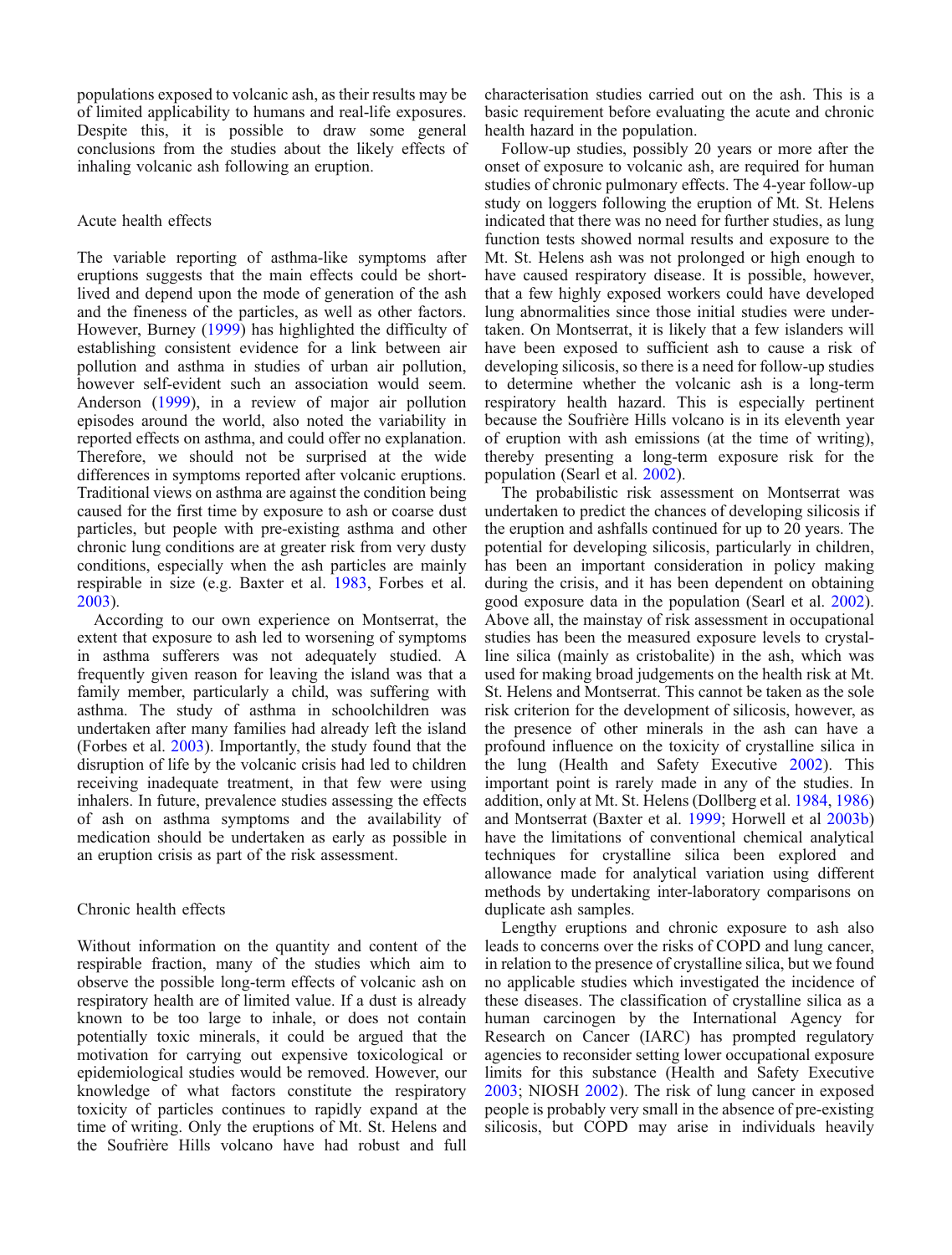<span id="page-19-0"></span>exposed to siliceous dusts in the absence of radiological silicosis (Hnizdo and Vallyathan [2003](#page-21-0)).

#### Guideline exposure values

The studies are inadequate for developing air-quality guidelines and occupational exposure limits to ash in volcanic eruptions, but some guidance can be given in general terms. There is a large body of dose-response information for  $PM_{10}$  based on anthropogenic particulate pollution epidemiological studies (e.g. Daniels et al. [2000](#page-20-0); Peters et al. [2001](#page-22-0); Zanobetti et al. [2002\)](#page-23-0) allowing predictions of the short-term health effects associated with particulate pollution. These include increased symptoms of airways disease such as asthma and bronchitis, and associations with increased daily mortality from respiratory and cardiovascular causes (Expert Panel on Air Quality Standards [2001](#page-20-0); WHO [2000](#page-23-0)). However, urban air pollution is a mixture of coarse particles, including ordinary dusts, as well as the products of vehicle exhaust emissions which are believed to be the most toxic factors, and so their applicability to volcanic risk is limited.

Nevertheless, guidelines on airborne particulate safety levels were developed on Montserrat (Table 5) based on the UK standard for  $\text{PM}_{10}$  of 50  $\mu$ g m<sup>-3</sup> calculated as a 24-h rolling average (Expert Panel on Air Quality Standards [1995](#page-20-0), [2001](#page-20-0)) and the US exposure limit of 50  $\mu$ g m<sup>-3</sup> for crystalline silica, a time-weighted average exposure applied to workers who work 40 h per week for 46 weeks per year for 40 years (NIOSH [2002](#page-22-0)). This level was also adjusted for 24-h exposure in the general population on the island using a factor of five, as a guide to limiting exposure (Searl et al. [2002](#page-22-0)), but there was no published precedent for setting such a guidance value.

Future work

Most explosive eruptions form fine, respirable ash which could be the cause of an acute or chronic health hazard for

**Table 5** Air quality alert levels (1-h averages,  $\mu$ g m<sup>-3</sup>) for PM<sub>10</sub> on Montserrat

| PM <sub>10</sub> ( $\mu$ g m <sup>-3</sup> ) | level        | Ash alert Recommended action                                                                                                                              |
|----------------------------------------------|--------------|-----------------------------------------------------------------------------------------------------------------------------------------------------------|
| < 50                                         | Low          | None                                                                                                                                                      |
| $51 - 100$                                   | Raised       | Those who have experienced effects on<br>health during past dusty<br>episodes, especially asthma sufferers,<br>should ensure they have masks<br>available |
| $101 - 300$                                  | Very<br>high | Masks should be worn                                                                                                                                      |
| >300                                         | Alert        | Masks should be worn and efforts made<br>to reduce exposure                                                                                               |

Adapted from Searl et al. [\(2002](#page-22-0))

the exposed populations. Ash should be routinely studied for particle shape (to exclude the possible presence of asbestiform fibres) and should be assessed for the proportion of particles  $\leq 10 \mu$ m and  $\leq 4 \mu$ m. The coarser fraction may be important in provoking asthma or bronchitis symptoms, but the finer fraction may also have a role in provoking inflammatory responses in the airways and the alveoli. Ash from magma with a silicon dioxide composition of less than 58% is unlikely to contain crystalline silica, but this review shows the need to study the crystalline silica content of ash from the more siliceous magmas, and the potential for free radical generation in all magma types. In large or long-lasting eruptions, risk assessments should be undertaken to determine the likely health impact on local populations. These will require detailed estimation of cumulative exposure to erupted and re-suspended ash, as well as a minimum number of epidemiological and toxicological studies.

Investigations are needed immediately after eruptions where respirable ash is emitted to allow rapid assessment of the health hazard to affected communities. In the past, volcanologists have not routinely analysed ash for its health implications, so there are few relevant studies available on the proportion and characteristics of the respirable material in most eruptions. Future work needs to involve a dedicated database of well-characterised ash samples, providing information on quantities of respirable material, composition and physical and chemical surface properties. Guidelines for collection of ash and analysis of samples have been prepared under the International Volcanic Health Hazard Network (IVHHN), an IAVCEI commission, to standardise the systematic collection of samples and documentation of the characteristics of volcanic ash. Future collaboration between volcanologists and health professionals is essential so that human health impacts can be correlated with different eruptions and emitted ash types, and a sound base of evidence can be established on the health effects of volcanic ash.

Acknowledgements We thank RSJ Sparks and S Cronin for their comments on an early draft of the paper and P Cullinan for reviewing the current paper. CJH acknowledges a Leverhulme Trust Research Interchange Grant. This paper will be displayed on the International Volcanic Health Hazard Network website [http://www.ivhhn.org\)](http://www.ivhhn.org).

**References** 

| Adler KB, Mossman BT, Butler GB, Jean LM, Craighead JE (1984)<br>Interaction of Mount St. Helens' volcanic ash with cells of the<br>respiratory epithelium. Environ Res 35:346-361<br>Akematsu T, Dodson RF, Williams MG, Hurst GA (1982) The |  |
|-----------------------------------------------------------------------------------------------------------------------------------------------------------------------------------------------------------------------------------------------|--|
|                                                                                                                                                                                                                                               |  |
|                                                                                                                                                                                                                                               |  |
|                                                                                                                                                                                                                                               |  |
|                                                                                                                                                                                                                                               |  |
| short-term effects of volcanic ash on the small airways of the                                                                                                                                                                                |  |
| respiratory system. Environ Res 29:358-370                                                                                                                                                                                                    |  |
| Anderson HR (1999) Health effects of air pollution episodes. In:                                                                                                                                                                              |  |
| Holgate ST, Samet JM, Koren HS, Maynard RL (eds) Air                                                                                                                                                                                          |  |
| pollution and health. Academic, San Diego, pp 461–482                                                                                                                                                                                         |  |
| Babolini G, Inferrera C, Girbino G, Grosso M (1978) The clinical                                                                                                                                                                              |  |
| and morpho-anatomic aspects of the liparitosis. In: Condorelli                                                                                                                                                                                |  |
| L, Teodori U, Anguissola AB, Sangiorgi M (eds) XIV                                                                                                                                                                                            |  |
| International Congress of Internal Medicine, Excerpta Medica,                                                                                                                                                                                 |  |
| Rome, vol 2, pp 829–838                                                                                                                                                                                                                       |  |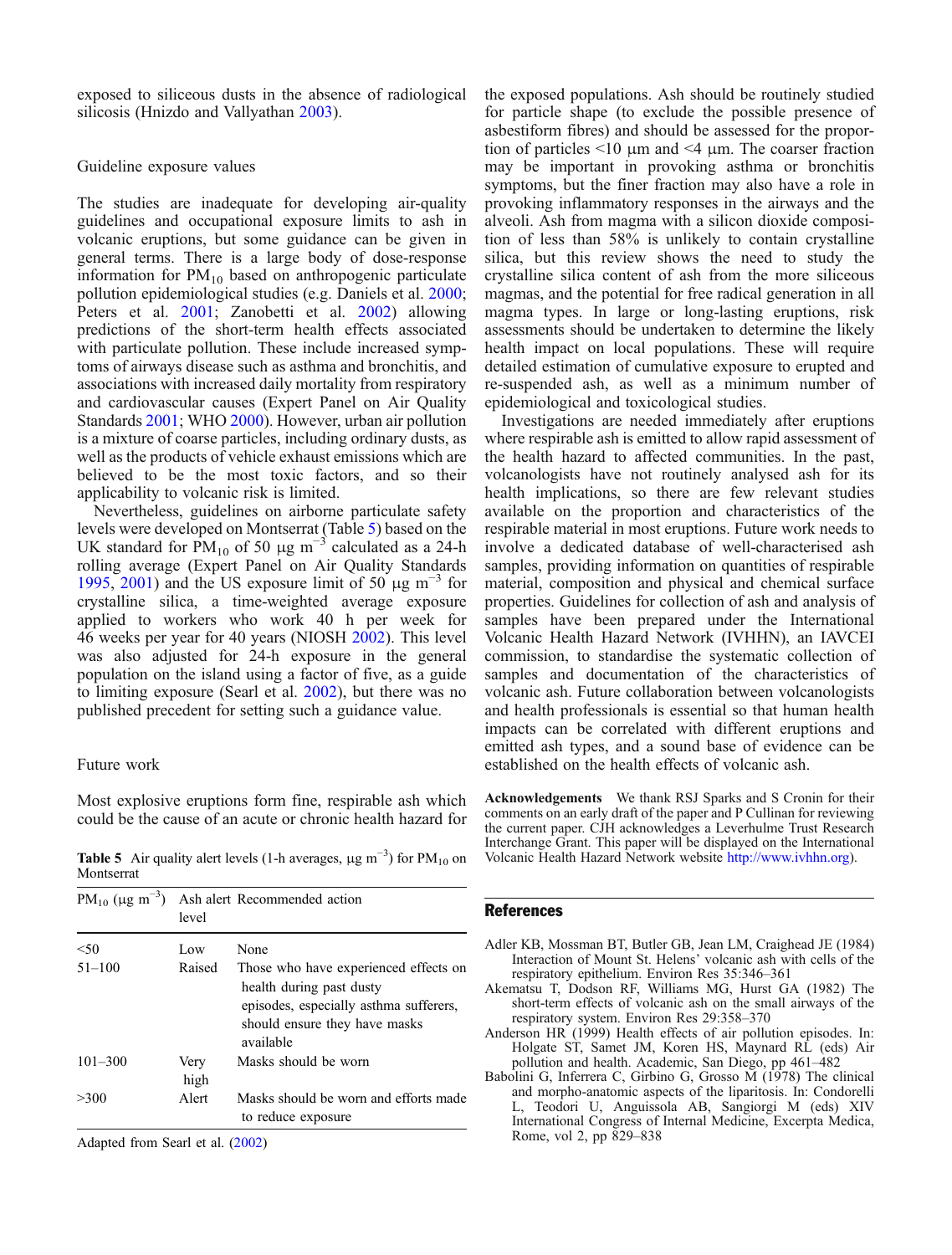- <span id="page-20-0"></span>Baris YI, Artvinli M, Sahin AA (1979) Environmental mesothelioma in Turkey. Ann NY Acad Sci 330:423–432
- Baxter PJ (2003) The eruption of El Reventador volcano 2002: health hazards and the implications for volcano risk management in Ecuador. Report to the Pan-American Health Organization, Pan American Health Organization, Washington DC
- Baxter PJ, Ing R, Falk F, French J, Stein GF, Bernstein RS, Merchant JA, Allard J (1981) Mount St Helens eruptions, May 18 to June 12 1980. J Am Med Assoc 246:2585–2589
- Baxter PJ, Ing R, Falk H, Plikaytis B (1983) Mount St. Helens eruptions: the acute respiratory effects of volcanic ash in a North American community. Arch Environ Health 38:138–143
- Baxter PJ, Woo G, Pomonis A (1998) Preliminary assessment of volcanic risk on Montserrat. Montserrat Volcano Observatory, Montserrat, p 32
- Baxter PJ, Bonadonna C, Dupree R, Hards VL, Kohn SC, Murphy MD, Nichols A, Nicholson RA, Norton G, Searl A, Sparks RSJ, Vickers BP (1999) Cristobalite in volcanic ash of the Soufrière Hills Volcano, Montserrat, British West Indies. Science 283:1142–1145
- Beck BD, Brain JD, Bohannon DE (1982) The pulmonary toxicity of an ash sample from the Mount St. Helens volcano. Exp Lung Res 2:289–301
- Beckett W (2000) Occupational respiratory disease. N Engl J Med 342:406–413
- Bernstein RS, McCawley MA, Attfield MD, Green FHY, Olenchock SA, Dollberg DD (1981) Evaluation of the potential pulmonary hazards of breathing-zone exposures to Mount St. Helens volcanic ash in loggers: the results of short-term toxicological, environmental and epidemiological studies. Interim Report No. GHE-80-112, DHHS (NIOSH), Atlanta, GA
- Bernstein RS, McCawley MA, Attfield MD, Green FHY, Olenchock SA (1982) Epidemiological assessment of the risk for adverse pulmonary effects from persistent occupational exposures to Mount St. Helens volcanic ash (tephra). In: Keller SAC (ed) Mount St. Helens: one year later. Eastern Washington University Press, Cheney, WA, pp 207–213
- Bernstein RS, Baxter PJ, Falk H, Ing R, Foster L, Frost F (1986) Immediate public health concerns and actions in volcanic eruptions: lessons from the Mount St. Helens eruptions, May 18–October 18, 1980. Am J Public Health 76:25–37
- Blong R (1996) Volcanic hazards risk assessment. In: Scarpa R, Tilling RI (eds) Monitoring and mitigation of volcanic hazards. Springer, Berlin Heidelberg New York, pp 675–698
- Bonner JC, Rice AB, Lindroos PM, O'Brien PO, Dreher KL, Rosas I, Alfaro-Moreno E, Osornio-Vargas AR (1998) Induction of the lung myofibroblast PDGF receptor system by urban ambient particles from Mexico City. Am J Respir Cell Moll Biol 19:672–680
- Bradshaw L, Fishwick D, Kemp T, Lewis S, Rains N, Slater T, Pearce N, Crane J (1997) Under the volcano: fire, ash and asthma? NZ Med J 110:90–91
- Buist AS, Bernstein RS (1986) Health effects of volcanoes: an approach to evaluating the health effects of an environmental hazard. Am J Public Health 76:1–2
- Buist AS, Johnson LR, Vollmer WM, Sexton GJ, Kanarek PH (1983) Acute effects of volcanic ash from Mount Saint Helens on lung function in children. Am Rev Respir Dis 127:714–719
- Buist AS, Vollmer WM, Johnson LR, Bernstein RS, McCamant LE (1986) A four-year prospective study of the respiratory effects of volcanic ash from Mt. St. Helens. Am Rev Respir Dis 133:526–534
- Burney P (1999) Air pollution and asthma: the dog that doesn't always bark. Lancet 353:859–860
- Calverley PMA, Walker P (2003) Chronic obstructive pulmonary disease. Lancet 352:1053–1061
- Castranova V, Bowman L, Shreve JM, Jones GS, Miles PR (1982) Volcanic ash: toxicity to isolated lung cells. J Toxicol Environ Health 9:317–325
- Choudhury AH, Gordian ME, Morris SS (1997) Associations between respiratory illness and PM10 air pollution. Arch Environ Health 52:113–117
- Cowie HA, Graham MK, Searl A, Miller BG, Hutchison PA, Swales C, Dempsey S, Russell M (2001a) A health survey of workers on the island of Montserrat. Institute of Occupational Medicine, Edinburgh, IOM TM/02/01
- Cowie HA, Searl A, Ritchie PJ, Graham MK, Hutchison PA, Pilkington A (2001b) A health survey of Montserratians relocated to the UK. Institute of Occupational Medicine, Edinburgh, IOM TM/01/07
- Cowie HA, Baxter PJ, Hincks T, Searl A, Sparks RSJ, Tran CL, Aspinall W, Woo G (2003) Risk assessment for silicosis and exposure to volcanic ash on Montserrat. Report to the UK Department for International Development, UK Department for International Development, London, p 49
- Craighead JE, Adler KB, Butler GB, Emerson RJ, Mossman BT, Woodworth CD (1983) Health effects of Mount St. Helens volcanic dust. Lab Invest 48:5–12
- Cronin SJ, Sharp DS (2002) Environmental impacts on health from continuous volcanic activity at Yasur (Tanna) and Ambrym, Vanuatu. Int J Environ Health Res 12:109–123
- Cronin SJ, Manoharan V, Hedley MJ, P L (2000) Fluoride: a review of its fate, bioavailability, and risks of fluorosis in grazedpasture systems in New Zealand. N Z J Agr Res 43:295–321
- Cronin SJ, Neall VE, Lecointre JA, Hedley MJ, Loganathan P (2003) Environmental hazards of fluoride in volcanic ash: a case study from Ruapehu volcano, New Zealand. J Volcanol Geotherm Res 121:271–291
- Cullen RT, Searl A (1998) Preliminary toxicological hazard assessment of Montserrat volcanic ash: in vitro cytotoxicity. Institute of Occupational Medicine, Edinburgh, p 13, P752/200
- Cullen RT, Jones AD, Miller BG, Donaldson K, Davis JMG, Wilson M, Tran CL (2002) Toxicity of volcanic ash from Montserrat. Institute of Occupational Medicine, Edinburgh, p 55, IOM TM/02/01
- Daniels MJ, Dominici F, Samet JM, Zeger SL (2000) Estimating particulate matter-mortality dose-response curves and threshold levels: an analysis of daily time-series for the 20 largest US cities. Am J Epidemiol 152:397–406
- Dashtoyan AK, Akopyan SG, Azoyan IS, Magakyan KI (1980) Respiratory function in the early stages of tuffaceous pneumoconiosis. Gig Tr Prof Zabol 2:36–37
- Davis BL, Johnson LR, Griffen DT, Phillips WR, Stevens RK, Maughan D (1981) Quantitative analysis of Mount St. Helens ash by X-ray diffraction and X-ray fluorescence spectrometry. J Appl Meteorol 20:922–933
- Dodson RF, Martin RR, O'Sullivan MF, Hurst GA (1982) In vitro response of human pulmonary macrophages with volcanic ash: a morphological study. Exp Mol Pathol 37:406–412
- Dollberg DD, Sweet DV, Bolyard M, Carter JW, Stettler LE, Geraci CL (1984) Mount St. Helens volcanic ash: crystalline silica analysis. In: Russell PA (eds) Fourth annual symposium on electron microscopy and X-ray applications to environmental and occupational health analysis. Ann Arbor Science, Ann Arbor, MI
- Dollberg DD, Bolyard ML, Smith DL (1986) Evaluation of physical health effects due to volcanic hazards: crystalline silica in Mount St. Helens volcanic ash. Am J Public Health 76:53–58
- Donaldson K, Stone V, Duffin R, Clouter A, Schins R, Borm P (2001) The quartz hazard: effects of surface and matrix on inflammogenic activity. J Environ Pathol Tox 20:109–118
- Expert Panel on Air Quality Standards (1995) Particles. Department of the Environment, Her Majesty's Stationery Office, London, p 30
- Expert Panel on Air Quality Standards (2001) Airborne particles: what is the appropriate measurement on which to base a standard? A discussion document. Department for Environment, Food and Rural Affairs, London
- Faraone G, Majori I (1958) Conimetric and granulometric determinations in various operating phases in the pumice stone industry in Canneto-Lipari (Messina). Acta Med Legal Social 11:83–94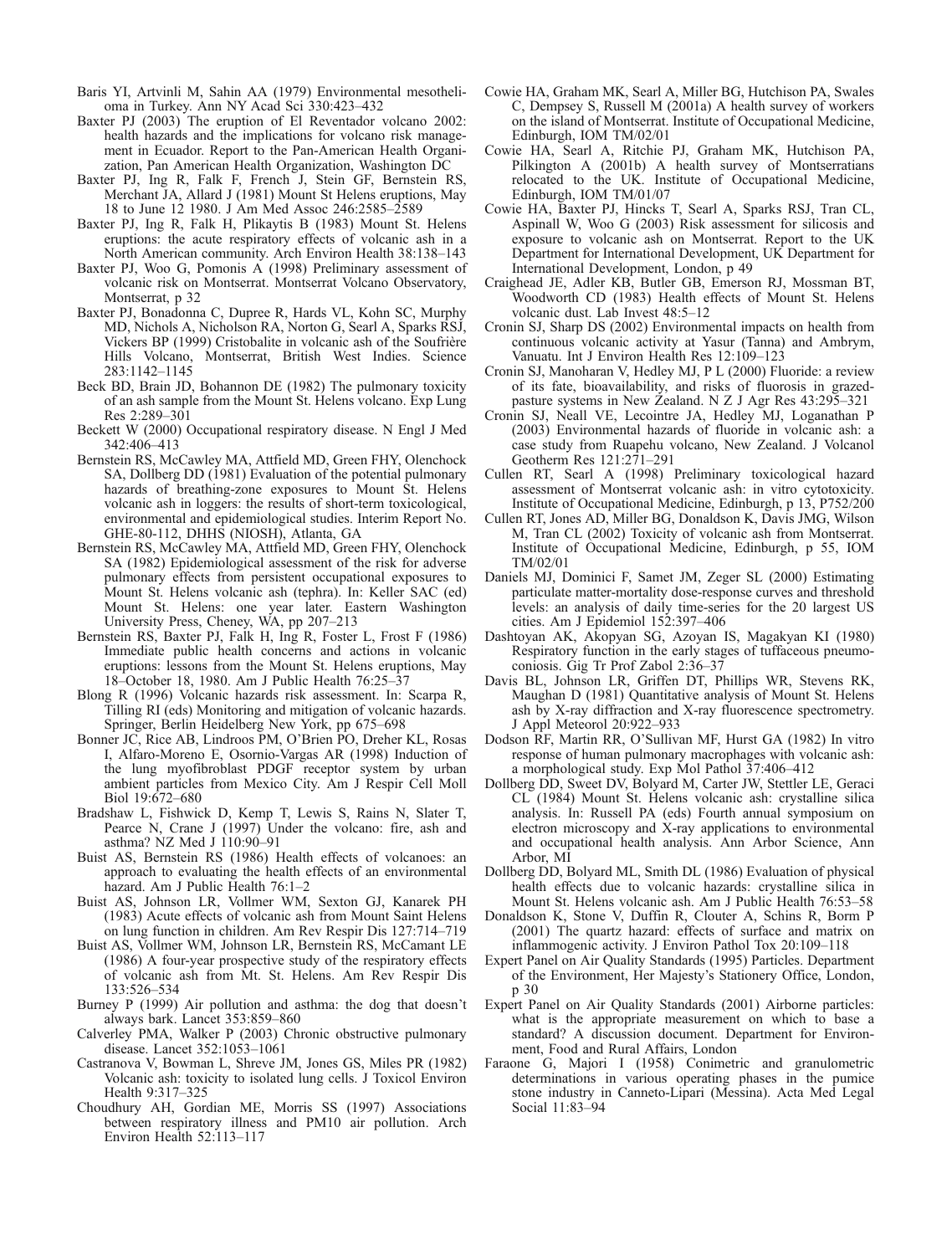- <span id="page-21-0"></span>Fedan JS, Ma J, Fromelel G, Mentneck MS (1981) Effect of Mount St. Helens ash on the response of rat trachea to smooth muscle agonists. Environ Res 26:497–502
- Forbes L, Jarvis D, Potts J, Baxter PJ (2003) Volcanic ash and respiratory symptoms in children on the island of Montserrat, British West Indies. Occup Environ Med 60:207–211
- Fraunfelder FT, Kalina RE, Buist RS, Johnson DS (1983) Ocular effects following the volcanic eruptions of Mount St Helens. Arch Ophthalmol 101:376–378
- Fruchter JS, Robertson DE, Evans JC, Olsen KB, Lepel EA, Laul JC, Abel KH, Sanders RW, Jackson PO, Wogman NS, Perkins RW, van Tuyl HH, Beauchamp AV, Shade JW, Daniel JL et al (1980) Mount St. Helens ash from the 18 May 1980 eruption: chemical, physical, mineralogical and biological properties. Science 209:1116–1125
- Fubini B, Wallace WE (1999) Modulation of silica pathogenicity by surface processes. In: Papirer E (ed) Absorption on silica surfaces. Mulhouse, France, pp 645–664
- Fubini B, Fenoglio I, Elias Z, Poirot O (2001) Variability of biological responses to silicas: effect of origin, crystallinity, and state of surface on generation of reactive oxygen species and morphological transformation of mammalian cells. J Environ Pathol Toxicol Oncol 20:95–108
- Gage DR, Farwell SO (1981) Laser Raman spectrometry for the determination of crystalline silica polymorphs in volcanic ash. Anal Chem 53:2123–2127
- Gilbert JS, Lane SJ, Sparks RSJ, Koyaguchi T (1991) Charge measurements on particle fallout from a volcanic plume. Nature 349:598–600
- Gordian ME, Ozkaynak H, Xue J, Morris SS, Spengler JD (1996) Particulate air pollution and respiratory disease in Anchorage, Alaska. Environ Health Perspect 104:290–297
- Green FHY, Bowman L, Castranova V, Dollberg DD, Elliot JA, Fedan JS, Hahon N, Judy DJ, Major PC, Mentnech MS, Miles PR, Mull J, Olenchock S, Ong T, Pailes WM et al (1982) Health implications of Mount St. Helens eruption: laboratory investigations. Ann Occup Hyg 26:921–933
- Grose EC, Grady MA, Illing JW, Daniels MJ, Selgrade MK, Hatch GE (1985) Inhalation studies of Mt. St. Helens volcanic ash in animals. III. Host defense mechanisms. Environ Res 37:84–92
- Halliwell B (1984) Oxygen radicals: a commonsense look at their nature and medical importance. Med Biol 62:71–77
- Hansen K, Mossman BT (1987) Generation of superoxide (O2-) from alveolar macrophages exposed to asbestiform and nonfibrous particles. Cancer Res 47:1681–1686
- Health and Safety Executive (2002) Respirable crystalline silica: phase 1. Variability in fibrogenic potency and exposureresponse relationships for silicosis. Health and Safety Executive, Sudbury, EH75/4
- Health and Safety Executive (2003) Respirable crystalline silica: phase 2. Carcinogenicity. Health and Safety Executive, Sudbury, EH75/5
- Hefflin BJ, Jalaludin B, McClure E, Cobb N, Johnson CA, Jecha L, Etzel RA (1994) Surveillance for dust storms and respiratory diseases in Washington State, 1991. Arch Env Health 49:170–174
- Heiken G (1972) Morphology and petrology of volcanic ashes. Geol Soc Am Bull 83:1961–1988
- Heiken G, Wohletz K (1985) Volcanic ash. University of California Press, Berkeley, CA, p 246
- Hendrick DJ, Sherwood Burge P, Beckett WS, Churg A (2002) Occupational disorders of the lung: recognition, management and prevention. Saunders, London, p 652
- Hickling J, Clements M, Weinstein P, Woodward A (1999) Acute health effects of the Mount Ruapehu (New Zealand) volcanic eruption of June 1996. Int J Environ Health Res 9:97–107
- Higashi H, Yano E, Yokoyama Y, Nishii S, Koizumi A, Maeda K (1987) Seasonal variations in the responses to a respiratory symptom questionnaire: a study in an area exposed to volcanic ash. Jpn J Public Health 34:453–458
- Hnizdo E, Vallyathan V (2003) Chronic obstructive pulmonary disease due to occupational exposure to silica dust: a review of epidemiological and pathological evidence. Occup Environ Med 60:237–243
- Holt PF (1987) Inhaled dust and disease. Wiley, p 325
- Horton RJM, McCaldin RO (1964) Observations on air pollution aspects of Irazu volcano, Costa Rica. Public Health Rep 79:925–929
- Horwell CJ, Braña LP, Sparks RSJ, Murphy MD, Hards VL (2001) A geochemical investigation of fragmentation and physical fractionation in pyroclastic flows from the Soufrière Hills volcano, Montserrat. J Volcanol Geotherm Res 109:247–262
- Horwell CJ, Fenoglio I, Ragnarsdottir KV, Sparks RSJ, Fubini B (2003a) Surface reactivity of volcanic ash from the eruption of Soufrière Hills volcano, Montserrat, with implications for health hazards. Environ Res 93:202–215
- Horwell CJ, Sparks RSJ, Brewer TS, Llewellin EW, Williamson BJ (2003b) The characterisation of respirable volcanic ash from the Soufrière Hills Volcano, Montserrat, with implications for health hazard. Bull Volcanol 65:346–362
- Horwell CJ (submitted) Grain size analysis of volcanic ash for the rapid assessment of respiratory health hazard. Nat Hazards
- Horwell CJ, Fenoglio I, Fubini B (submitted) Iron-induced hydroxyl radical generation from basaltic volcanic ash. Science
- Housley DG, Berube KA, Jones TP, Anderson S, Pooley FD, Richards RJ (2002) Pulmonary epithelial response in the rat lung to instilled Montserrat respirable dusts and their major mineral components. Occup Environ Med 59:466–472
- Hughes JM, Weill H, Checkoway H, Jones RN, Henry MM, Heyer NJ, Seixas NS, Demers PA (1998) Radiographic evidence of silicosis risk in the diatomaceous earth industry. Am J Respir Crit Care Med 158:807–814
- International Agency for Research on Cancer (1997) Silica, some silicates, coal dust and para-aramid fibrils. Monographs on the Evaluation of Carcinogenic Risks to Humans, 68. International Agency for Research on Cancer, Lyon, p 506
- Johnson KA, Loftsgaarden DO, Gideon RA (1982) The effects of Mount St. Helens ash on the pulmonary function of 120 elementary school children. Am Rev Resp Dis 126:1066–1069
- Kariya M, Goto M, Hasui K, Yamamoto N, Tashiro Y, Sato E (1992) Is there any effect of volcanic eruptions of Mount Sakurajima on canine lungs exposed naturally? Morphometric analysis of intrapulmonary particulate deposit amount and histopathological investigations. Tohuku J Exp Med 167:197–205
- Kornbrust DJ, Hatch GE (1984) Effect of silica and volcanic ash on the content of lung alveolar and tissue phospholipids. Environ Res 35:140–153
- Kraemer MJ, McCarthy MM (1985) Childhood asthma hospitalization rates in Spokane County, Washington: impact of volcanic ash air pollution. J Asthma 22:37–43
- Lee SH, Richards RJ (2004) Montserrat volcanic ash induces lymph node granuloma and delayed lung inflammation. Toxicology 195:155–165
- Lehnert BE (1993) Defense mechanisms against inhaled particles and associated particle-cell interactions. In: Guthrie GDJ, Mossman BT (eds) Health effects of mineral dusts. Reviews in mineralogy. Mineralogical Society of America, Washington DC, pp 425–469
- Leus X, West CM (1981) Asthmatic bronchitis associated with a volcanic eruption in St. Vincent, West Indies. Disasters 5:67–69
- Malilay J, Real MG, Ramirez Vanegas A, Noji E, Sinks T (1996) Public health surveillance after a volcanic eruption: lessons from Cerro Negro, Nicaragua, 1992. Bull Pan Am Health Organ 30:218–226
- Martin TR, Chi EY, Covert DS, Hodson WA, Kessler DE, Moore WE, Altman LC, Butler J (1983a) Comparative effects of inhaled volcanic ash and quartz in rats. Am Rev Respir Dis 128:144–152
- Martin TR, Wehner AP, Butler J (1983b) Pulmonary toxicity of Mt. St. Helens volcanic ash: a review of experimental studies. Am Rev Respir Dis 128:158–162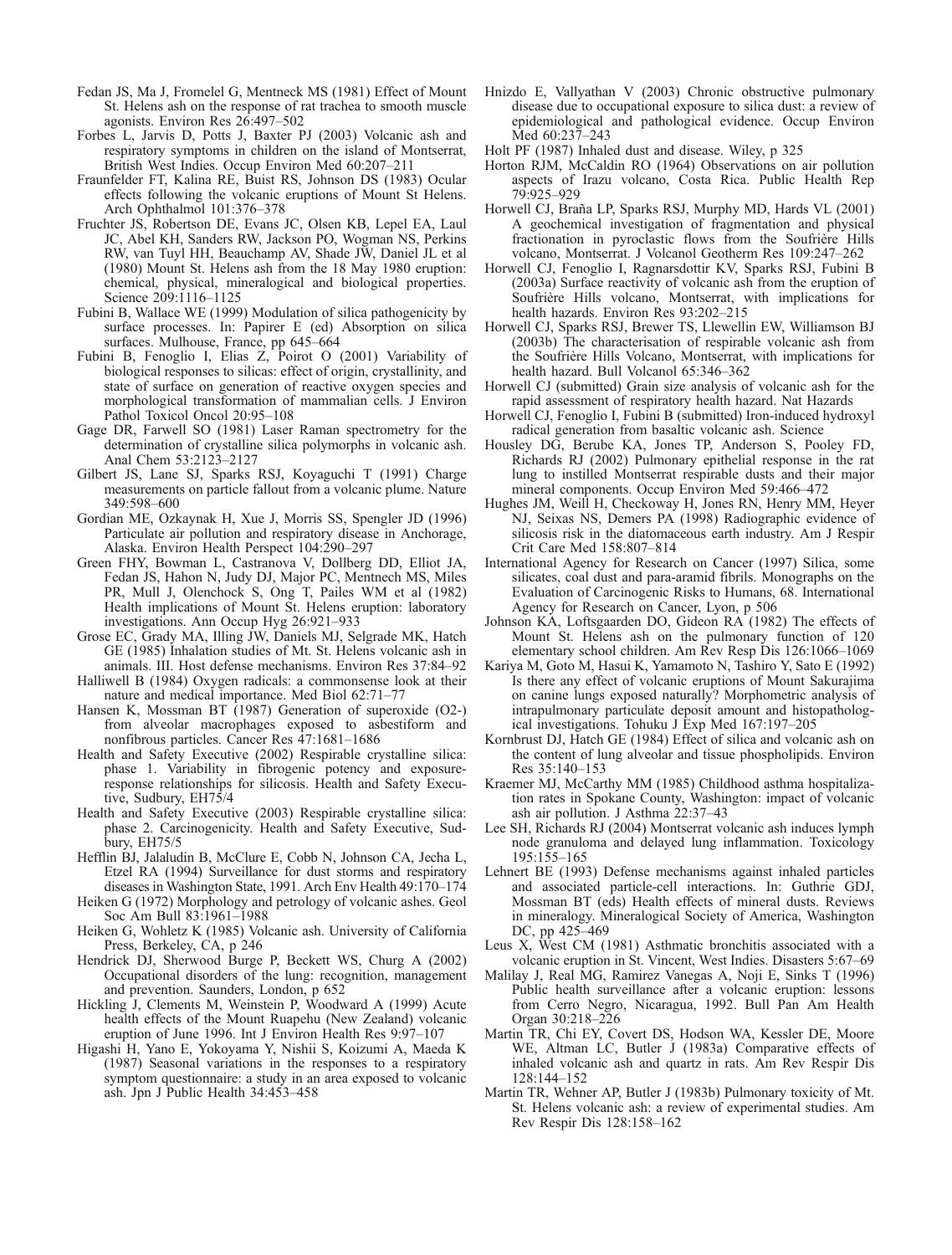- <span id="page-22-0"></span>Martin TR, Ayars G, Butler J, Altman LC (1984a) The comparative toxicity of volcanic ash and quartz: effects on cells derived from the human lung. Am Rev Respir Dis 130:778–782
- Martin TR, Chi EY, Covert DS et al (1984b) Comparative effects of volcanic ash, quartz, and aluminium oxide on antibacterial defenses in rat lung. Am Rev Resp Dis 129:138 (abstract)
- Martin TR, Wehner AP, Butler J (1986) Evaluation of physical health effects due to volcanic hazards: the use of experimental systems to estimate the pulmonary toxicity of volcanic ash. Am J Public Health 76:59–65
- Merchant JA, Baxter PJ, Bernstein RS, McCawley M, Falk H, Stein G, Ing R, Attfield M (1982) Health implications of the Mount St. Helens eruption: epidemiological considerations. Ann Occup Hyg 26:911–919
- Mossman BT (1993) Cellular and molecular mechanisms of disease. In: Guthrie GDJ, Mossman BT (eds) Health effects of mineral dusts. Reviews in mineralogy. Mineralogical Society of America, Washington DC, pp 514–521
- Nania J, Bruya TE (1982) In the wake of Mount St Helens. Ann Emerg Med 11:184–191
- Newhall CG, Fruchter JS (1986) Volcanic activity: a review for health professionals. Am J Public Health 76:10–24
- NIOSH (2002) Hazard review. Health effects of exposure to respirable crystalline silica. Department of Health and Human Services. National Institute of Occupational Health and Safety, Cincinnati, OH
- Norton MR, Gunter ME (1999) Relationships between respiratory diseases and quartz-rich dust in Idaho, USA. Am Mineral 84:1009–1019
- OPS (2000) Erupciones volcanicas y proteccion de la salud. Organization Panamerica de la Salud, Quito, Ecuador
- Paoletti L, Batisti D, Bruno C, Di Paola M, Gianfagna A, Mastrantonio M, Nesti M, Comba P (2000) Unusually high incidence of malignant pleural mesothelioma in a town of eastern Sicily: an epidemiological and environmental study. Arch Environ Health 55:392–398
- Peters A, Dockery DW, Muller JE, Mittleman MA (2001) Increased particulate air pollution and the triggering of myocardial infarction. Circulation 103:2810–2815
- Ping C-L (1999) Volcanic soils. In: Sigurdsson H (ed) Encyclopedia of volcanoes. Academic Press, San Diego, pp 461–482
- Quality of Urban Air Review Group (1996) Airborne particulate matter in the United Kingdom. Department of the Environment, Belfast, 3, pp 30
- Raub JA, Hatch GE, Mercer RR, Grady M, Hu PC (1985) Inhalation studies of Mt. St. Helens volcanic ash in animals. II. Lung function, biochemistry, and histology. Environ Res 37:72–83
- Research Committee on Volcanic Emissions (1982) Research report on the human effect of volcanic exhaust (Sakurajima), 1980– 1981 report. Tuberculosis and chronic disease division, Public Health Bureau, Ministry of Health and Welfare, Tokyo
- Robinson AV, Schneider RP (1982) In vitro toxicity of Mount St. Helens volcanic ash: final report to NIEHS on Task 3, Health Effects of Mount St. Helens volcano. Batttelle Pacific Northwest Laboratories, Richland, WA
- Rojas-Ramos M, Catalan-Vazquez M, Martin-Del Pozzo AL, Garcia-Ojeda E, Villalba-Caloca J, Perez-Neria J (2001) A seven months prospective study of the respiratory effects of exposure to ash from Popocatapetl volcano, Mexico. Environ Geochem Health 23:383–396
- Sanders CL, Conklin AW, Gelman RA, Adee RR, Rhoads K (1982) Pulmonary toxicity of Mount St. Helens volcanic ash. Environ Res 27:118–135
- Sanders CL, Rhoads K, Mahaffey JA (1983) Long-term reactivity of lung and mediastinal lymph nodes following intratracheal instillation of sandy loam soil or Mount St. Helens volcanic ash. Environ Res 32:188–198
- Sarna-Wojcicki AM, Meyer CE, Woodward MJ, Lamothe PJ (1981a) Composition of air-fall ash erupted on May 18, May 25, June 12, July 22, and August 7. In: Lipman PW, Mullineaux DR (eds) The 1980 eruption of Mount St. Helens, Washington. Govt Printing Office, Washington DC
- Sarna-Wojcicki AM, Shipley S, Waitt RB, Dzuricin D, Wood SH (1981b) Areal distribution, thickness, mass, volume and grain size of air-fall ash from the six major eruptions of 1980. In: Lipman PW, Mullineaux DR (eds) The 1980 eruption of Mount St. Helens, Washington. Govt Printing Office, Washington DC
- Sarna-Wojcicki AM, Waitt RB, Woodward MJ, Shipley S, Rivera J (1981c) Premagmatic ash erupted from March 27 through May 14 1980, extent, mass, volume and composition. In: Lipman PW, Mullineaux DR (eds) The 1980 eruption of Mount St. Helens, Washington. Govt Printing Office, Washington DC
- Schiff LJ, Byrne MM, Elliott SF, Moore SJ, Ketels KV, Graham JA (1981) Response of hamster trachea in organ culture to Mount St. Helens volcano ash. Scan Elec Micro 11:169–178
- Schwartz J, Norris G, Larson T, Sheppard L, Claiborne C, Koenig J (1999) Episodes of high coarse particle concentrations are not associated with increased mortality. Environ Health Persp 107:339–342
- Searl A, Nicholl A, Baxter PJ (2002) Assessment of the exposure of islanders to ash from the Soufrière Hills volcano, Montserrat, West Indies. Occup Environ Med 59:523–531
- Shi X, Mao Y, Daniel LN, Saffiotti U, Dalal NS, Vallyathan V (1995) Generation of reactive oxygen species by quartz particles and its implication for cellular damage. Appl Occup Environ Hyg 10:1138–1144
- Shirakawa M, Fukushima R, Kyushima K (1984) Experimental studies on the effects of Mt. Sakurajima volcanic ashes on the respiratory organs. Jpn J Pub Health 26:130–146
- Shore JH, Tatum EL, Vollmer WM (1986) Evaluation of mental health effects of disaster, Mount St. Helens eruption. Am J Pub Health 76:76–83
- Small C, Naumann T (2001) Holocene volcanism and the global distribution of human population. Environ Hazards 3:93–109
- Sorem RK (1982) Volcanic ash clusters: tephra rafts and scavengers. J Volcanol Geotherm Res 13:63–71
- Talvitie NA (1951) Determination of quartz in presence of silicates using phosphoric acid. Anal Chem 23:623–626
- Tobin GA, Whiteford LM (2001) Children's health characteristics under different evacuation strategies: the eruption of Mount Tungurahua, Ecuador. In: Applied Geography Conference, 24, pp 183–191
- Uda H, Akiba S, Hatano H, Shinkura R (1999) Asthma-like disease in the children living in the neighbourhood of Mt. Sakurajima. J Epidemiol 9:27–31
- Vallyathan V, Mentnech MS, Stettler LE, Dollberg DD, Green FH (1983a) Mount St. Helens' volcanic ash: hemolytic activity. Environ Res 30:349–360
- Vallyathan V, Mentnech MS, Tucker JH, Green FH (1983b) Pulmonary response to Mount St. Helens' volcanic ash. Environ Res 30:361–371
- Vallyathan V, Robinson V, Reasor M, Stettler L, Bernstein R (1984) Comparative in vitro cytotoxicity of volcanic ashes from Mount St. Helens, El Chichon, and Galunggung. J Toxicol Environ Health 14:641–654
- Vallyathan V, Mega JF, Shi X, Dalal NS (1992) Enhanced generation of free radicals from phagocytes induced by mineral dusts. Am J Respir Cell Mol Biol 6:404–413
- Wakisaka I, Yanagihashi T (1986) Week-to-week variations in mortality in the areas exposed to volcanic air pollution. J Jpn Soc Air Pollut 21:322–329
- Wakisaka I, Takano A, Watanabe N (1978) Health effects of volcanic ashes of Mt. Sakurajima. Jpn J Pub Health 25:455–461
- Wakisaka I, Yanagihashi T, Tomari T, Ando T (1983a) Effect of volcanic activities of Mt. Sakurajima on mortality due to respiratory diseases. Jpn J Pub Health 30:109–116
- Wakisaka I, Yanagihashi T, Tomari T, Ando T (1983b) Health effects of volcanic activities of Mt. Sakurajima on school children. Jpn J Pub Health 30:101–108
- Wakisaka I, Yanagihashi T, Tomari T, Ando T, Sakamoto M (1984) Effects of the volcanic activities of Mt. Sakurajima on mortality figures. Jpn J Pub Health 31:548–556